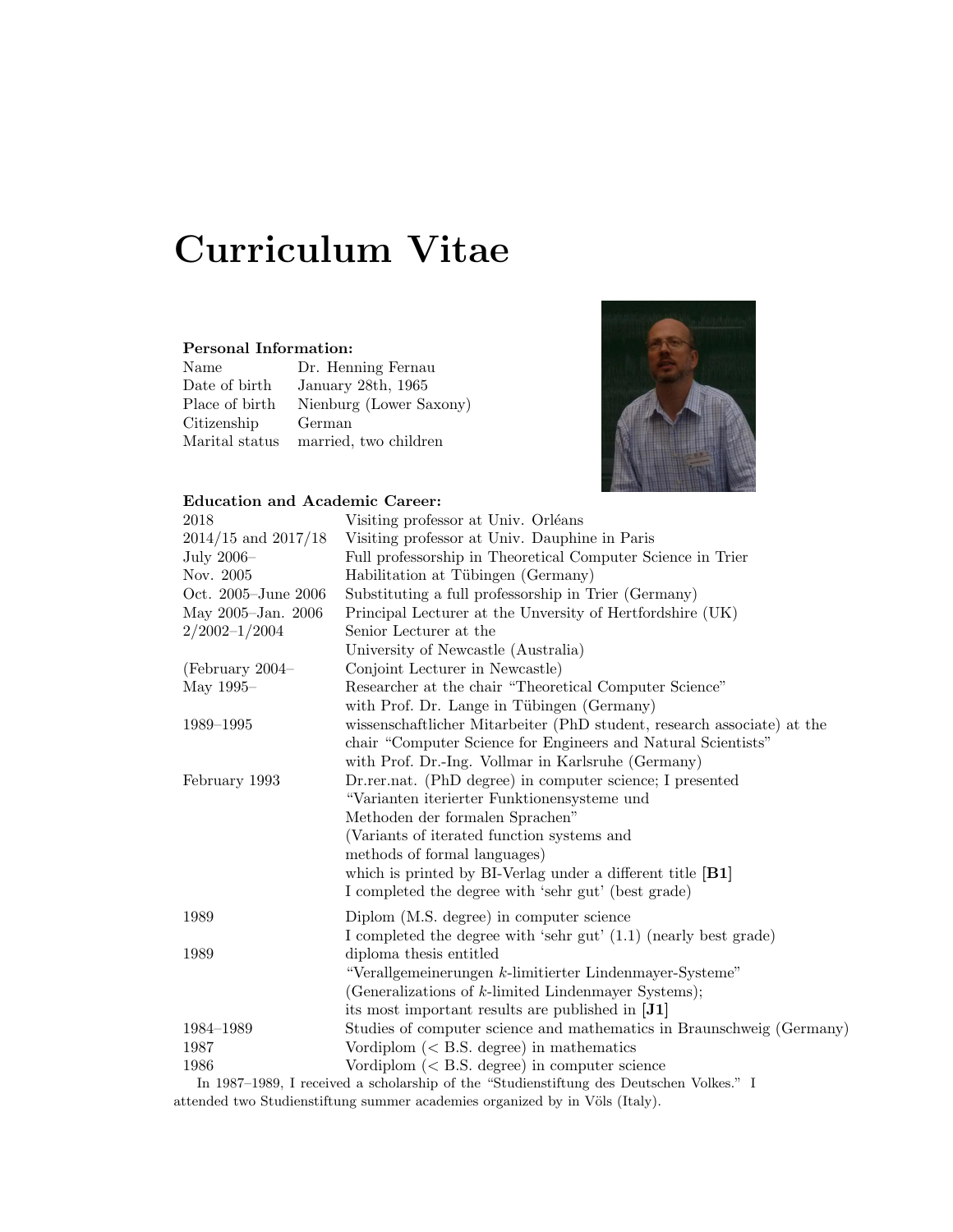### Further Professional Qualifications:

|      |                                                                                                                                                                                                         | Referee of several international conferences, journals and national science foundations      |
|------|---------------------------------------------------------------------------------------------------------------------------------------------------------------------------------------------------------|----------------------------------------------------------------------------------------------|
|      |                                                                                                                                                                                                         | Referee of the "AMS Mathematical Reviews"                                                    |
|      |                                                                                                                                                                                                         | I taught "Formal Languages" at Fachhochschule (FH) Worms, Germany                            |
|      |                                                                                                                                                                                                         | I taught a course at the Technical University (TU) of Vienna, Austria                        |
|      |                                                                                                                                                                                                         | Member of the Editorial Board of the journal Grammars                                        |
|      |                                                                                                                                                                                                         | Member of the Editorial Board of the journal Algorithms                                      |
|      |                                                                                                                                                                                                         | I taught (four times) a course at the University of Tarragona, Spain                         |
|      |                                                                                                                                                                                                         | Co-Chair of "International Coll./Conf. on Grammatical Inference ICGI"                        |
|      |                                                                                                                                                                                                         | PC member of ICGI                                                                            |
|      |                                                                                                                                                                                                         | PC member of SOFSEM, IWPEC, ICGI, ALT                                                        |
|      |                                                                                                                                                                                                         | PC member of STACS                                                                           |
|      |                                                                                                                                                                                                         | PC member of LATA, ICGI                                                                      |
|      |                                                                                                                                                                                                         | PC member of LATA, IWPEC                                                                     |
|      |                                                                                                                                                                                                         | Co-Chair of LATA, organized in Trier, PC member of ALT, ICGI                                 |
|      |                                                                                                                                                                                                         | Special Issue Co-Editor of Journal of Computer and System Sciences and of Algorithms         |
|      |                                                                                                                                                                                                         | PC member of ICGI, IPEC                                                                      |
|      |                                                                                                                                                                                                         | Member of the Editorial Board of Electronic Journal of Graph Theory and Applications         |
|      |                                                                                                                                                                                                         | PC member of IC3                                                                             |
|      |                                                                                                                                                                                                         | Member of the Editorial Board of International Journal of Computer Mathematics               |
|      |                                                                                                                                                                                                         | PC member of FAW, ICGI                                                                       |
|      |                                                                                                                                                                                                         | Editor-in-Chief of Algorithms                                                                |
|      |                                                                                                                                                                                                         | PC member of ACALCI, TAMC, FAW, MCU                                                          |
|      |                                                                                                                                                                                                         | PC member of STACS, TAMC, FAW, Highlights, ICGI                                              |
|      |                                                                                                                                                                                                         | Member of the Editorial Board of Discrete Mathematics and Theoretical Computer Science       |
|      |                                                                                                                                                                                                         | Member of the Editorial Board of Journal of Automata, Languages and Combinatorics            |
|      |                                                                                                                                                                                                         | Member of the Editorial Board of Acta Informatica                                            |
|      |                                                                                                                                                                                                         | PC member of TAMC, FAW, DCFS, DLT, AFL, IPEC                                                 |
|      |                                                                                                                                                                                                         | PC member of MCU, DCFS, ICGI                                                                 |
|      |                                                                                                                                                                                                         | PC member of CiE, CIAC, MFCS, NCMA, ARDA                                                     |
|      |                                                                                                                                                                                                         |                                                                                              |
|      |                                                                                                                                                                                                         | representative of students and of research                                                   |
|      |                                                                                                                                                                                                         | assistants within several university bodies                                                  |
|      |                                                                                                                                                                                                         | Member of the international steering committee of the Grammar Induction Community            |
|      |                                                                                                                                                                                                         | organization of the German "theory days" on Formal Languages                                 |
|      |                                                                                                                                                                                                         | organization of the International Workshop TAGI (see Bull. EATCS 90, pp. 232–236, 2006)      |
|      |                                                                                                                                                                                                         | organization of LATA                                                                         |
|      |                                                                                                                                                                                                         | organization of the German "theory days" on Complexity and Algorithms                        |
|      |                                                                                                                                                                                                         | organization of the German "theory days" combining                                           |
|      |                                                                                                                                                                                                         | the Complexity and Algorithms and the Formal Language SI groups                              |
|      |                                                                                                                                                                                                         | Speaker of the SI group Automata and Formal Languages of the GI                              |
|      |                                                                                                                                                                                                         | Member of the international steering committee of IPEC (Parameterized and Exact Computation) |
|      |                                                                                                                                                                                                         | Leader of several christian holidays with over 100 participants                              |
|      |                                                                                                                                                                                                         |                                                                                              |
| 2000 | since 1994<br>since 1995<br>$2001 - 2006$<br>since $2008$<br>2002-05<br>since $2012$<br>since $2013$<br>since $2014$<br>since $2016$<br>since 2016<br>since 2016<br>since 1988<br>2000-12<br>since 1993 | 1997 till 1998<br>Organisational Skills:                                                     |

#### Language Skills:

| fluently:                        | German, English, Spanish                         |
|----------------------------------|--------------------------------------------------|
| basic knowledge: Russian, French |                                                  |
| I can read:                      | further Germanic, Romanic and Slavonic languages |

### Hobbies:

| since 1981   | I played organ / piano in church services   |
|--------------|---------------------------------------------|
| 1982         | D-examination as an organist                |
| since $1975$ | member of several choirs and orchestras     |
|              | interest in learning languages, old and new |
|              |                                             |

### Memberships:

Gesellschaft für Informatik, EATCS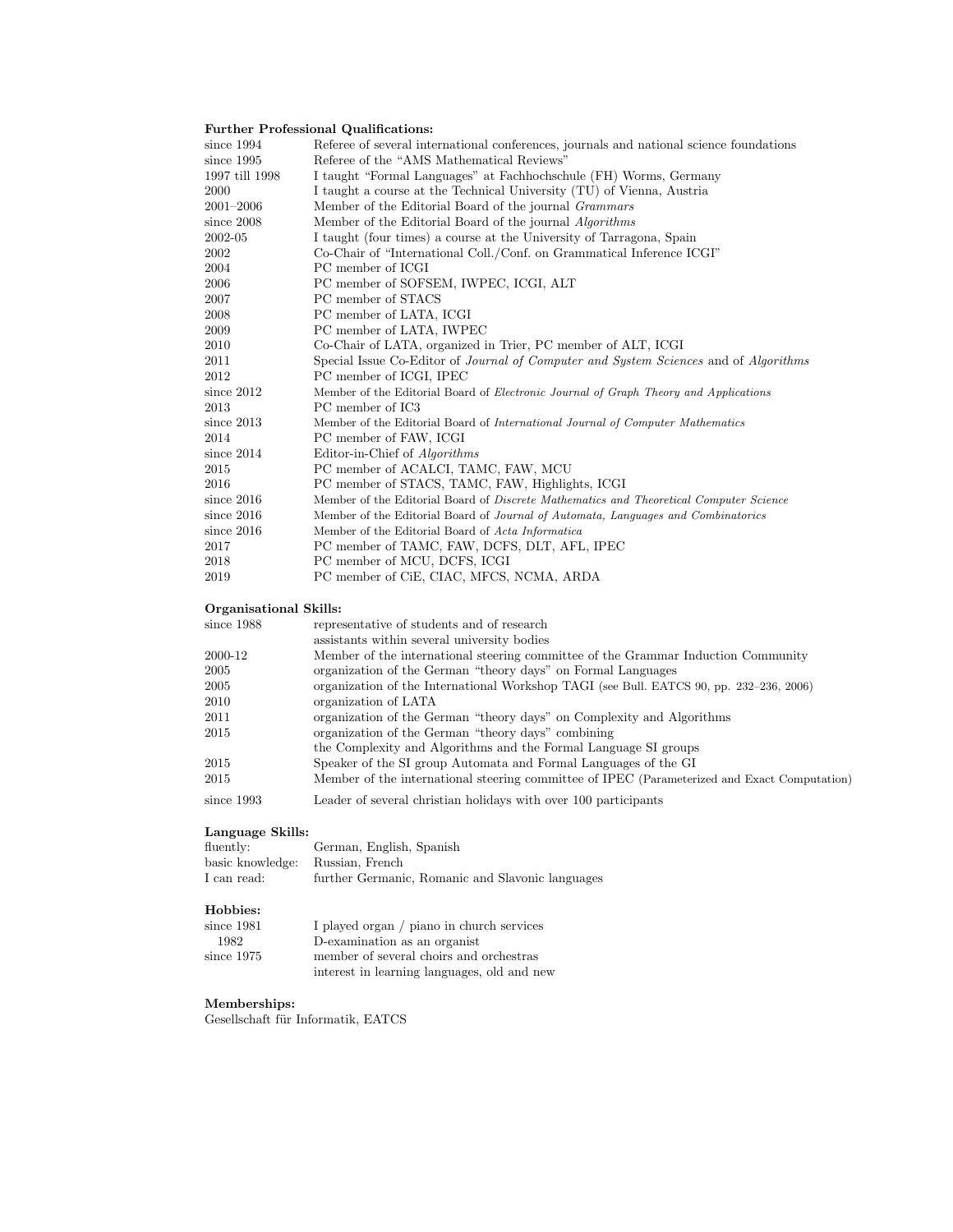## Scientific Work

I have published works on the following topics (alphabetical order):

- complexity theory, mostly parameterized complexity,
- fixed parameter algorithms,
- formal languages and algorithms related to formal languages,
- fractal geometry and formal language methods for picture processing,
- graph theory and graph algorithms,
- learning algorithms (grammar induction / grammatical inference), and pattern recognition.

The results were partially obtained as joint works with researchers from Austria, Australia, Canada, Chech Republic, China, Cuba, France, Germany, Hungary, India, Italy, Lebanon, Luxembourg, The Netherlands, Mexico, Norway, Poland, Romania, Russia, Singapore, Spain, Sweden, The United Kingdom, and The United States of America.

Of course, I also supervised numerous diploma, master and PhD theses and other student projects. The results of some of the works (Nolle, Hüffner, Starkie, Bai, Binkele-Raible, Gulan, Kasprzik, Casel, Gobbert, Paramasivan, Gras, Bruchertseifer, Vu, Hoffmann, Wolf, in chronological order) were also presented at international conferences.

In the following, my list of publications is presented, organized according to type of publication, each ordered chronologically.

### Journal Publications

- J1 H. Fernau. On function-limited Lindenmayer systems. J. Inf. Process. Cybern. EIK, vol. 27 (1991), pp. 21–53.
- J2 H. Fernau. Adult languages of propagating systems with restricted parallelism. J. Inf. Process. Cybern. EIK, vol. 29 (1993), pp. 249–267.
- **J3** H. Bordihn and H. Fernau. Accepting grammars with regulation. *International* Journal of Computer Mathematics, vol. 53 (1994), pp. 1–18.
- J4 H. Fernau. Infinite iterated function systems. Mathematische Nachrichten, vol. 169 (1994), pp. 79–91.
- J5 H. Fernau. Membership for 1-limited ET0L languages is not decidable. J. Inf. Process. Cybern. EIK, vol. 30 (1994), pp. 191–211.
- J6 H. Fernau. Valuations of languages, with applications to fractal geometry. Theoretical Computer Science, vol. 137 (1995), pp. 177–217.
- J7 H. Fernau. A note on uniformly limited ET0L systems with unique interpretation. Information Processing Letters, vol. 54 (1995), pp. 199–204.
- J8 H. Fernau. A predicate for separating language classes. EATCS Bulletin, vol. 56 (1995), pp. 96–97.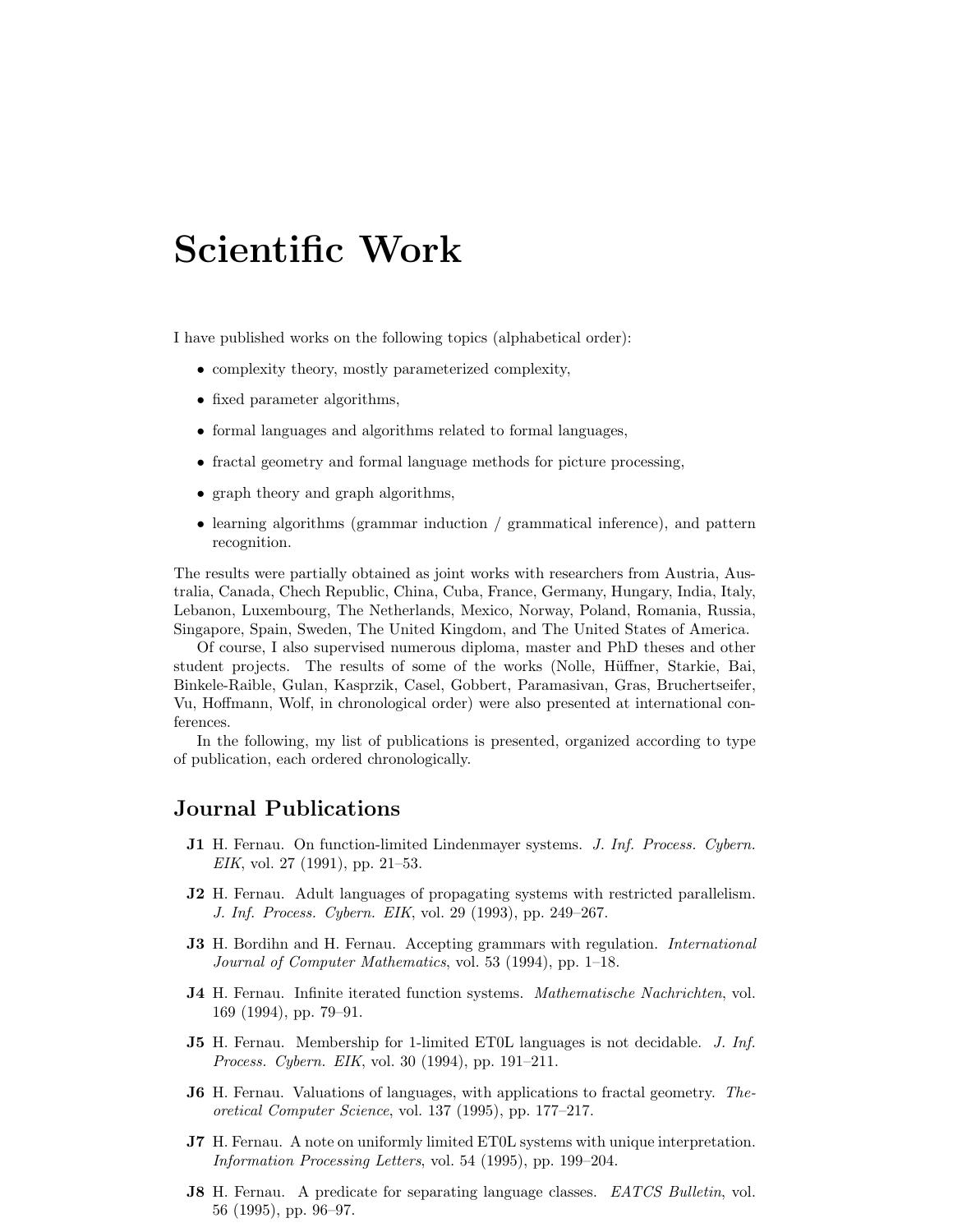- **J9** H. Fernau and H. Bordihn. Remarks on accepting parallel systems. *International* Journal of Computer Mathematics, vol. 56 (1995), pp. 51–67.
- J10 H. Bordihn and H. Fernau. Accepting grammars and systems via context condition grammars. Journal of Automata, Languages and Combinatorics, vol. 1 (1996), pp. 97–112.
- **J11** H. Fernau. On grammar and language families. Fundamenta Informaticae, 25(1):17–34, 1996.
- J12 H. Fernau. Valuations, regular expressions, and fractal geometry. Applicable Algebra in Engineering, Communication and Computing, vol. 7 (1996), pp. 59– 75.
- J13 H. Fernau. Closure properties of ordered languages. EATCS Bulletin, vol. 58 (1996), pp. 159–162.
- J14 H. Fernau. Scattered context grammars with regulation. Ann. Univ. Bucharest, Math.-Informatics Series, vol. 45 (1996), pp. 41–50.
- J15 H. Fernau. Remarks on propagating partition-limited ET0L systems. Journal of Universal Computer Science, vol. 2 (1996), pp. 745–755.
- J16 H. Fernau, M. Holzer and H. Bordihn. Accepting multi-agent systems: the case of cooperating distributed grammar systems. Computers and Artificial Intelligence, vol. 15 (1996), pp. 123–139.
- **J17** H. Fernau. Membership for k-limited ET0L languages is not decidable. *Journal* of Automata, Languages and Combinatorics, vol. 1 (1996), pp. 243–245.
- J18 H. Fernau and M. Holzer. Accepting multi-agent systems II. (Presented at Workshop on Grammar Systems: Recent Results and Perspectives. Budapest, Hungary, 26.-27. Juli 1996.) Acta Cybernetica, vol. 12 (1996), pp. 361–379.
- **J19** H. Fernau. Unconditional transfer in regulated rewriting. Acta Informatica, vol. 34 (1997), pp. 837–857.
- J20 H. Fernau. Graph-controlled grammars as language acceptors. *Journal of* Automata, Languages and Combinatorics, vol. 2 (1997), pp. 79–91.
- J21 H. Fernau and D. Wätjen. Remarks on regulated limited ET0L systems and regulated context-free grammars. Theoretical Computer Science, vol. 194 (1998), pp. 35–55.
- J22 H. Fernau and M. Holzer. Bidirectional cooperating distributed grammar systems. Publicationes Mathematicae, Debrecen, vol. 54 Supplement (1999), pp. 787–806.
- J23 H. Fernau and F. Stephan. Characterizations of recursively enumerable languages by programmed grammars with unconditional transfer. Journal of Automata, Languages and Combinatorics, vol. 4 (1999), pp. 117–142.
- J24 J. Dassow, H. Fernau and Gh. Păun. On the leftmost derivation in matrix grammars. International Journal of Foundations of Computer Science, vol. 10 (1999), pp. 61–80.
- J25 H. Bordihn, H. Fernau and M. Holzer. On accepting pure Lindenmayer systems. Fundamenta Informaticae, vol. 38 (1999), pp. 365–375.
- J26 H. Fernau. On regulated grammars under leftmost derivation. Grammars, vol. 3 (2000), pp. 37–62.
- J27 H. Fernau and R. Niedermeier. An efficient exact algorithm for constraint bipartite vertex cover. Journal of Algorithms, vol. 38 (2001), pp. 374–410.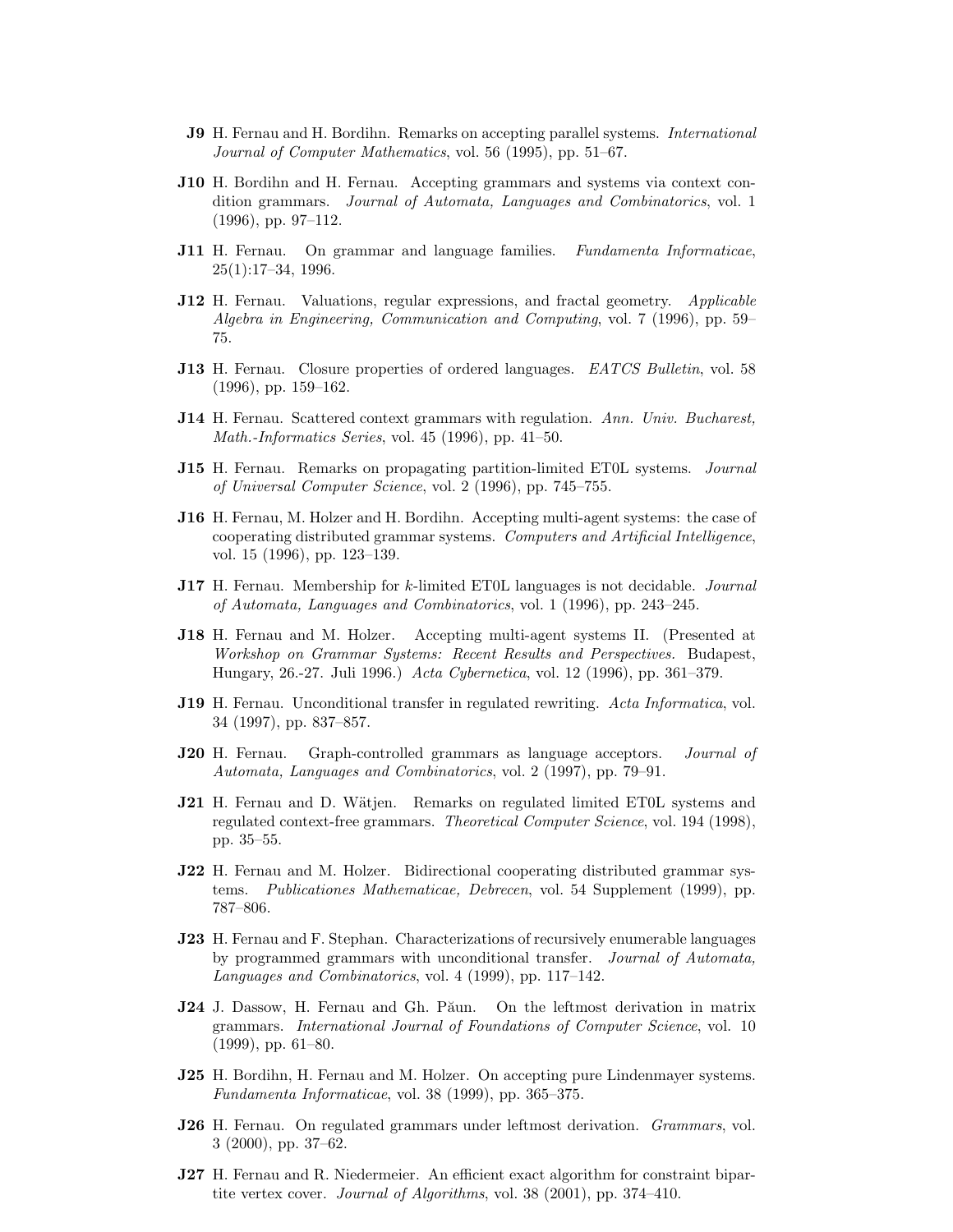- J28 H. Fernau. Parallel communicating grammar systems with terminal transmission. Acta Informatica, vol. 37 (2001), pp. 511–540.
- **J29** H. Fernau and R. Stiebe. Valences in Lindenmayer systems. Fundamenta Informaticae, vol. 45 (2001), pp. 329–358.
- J30 H. Fernau, R. Freund and M. Holzer. Hybrid modes in cooperating distributed grammar systems: internal versus external hybridization. Theoretical Computer Science, vol. 259 (2001), pp. 405–426.
- J31 H. Fernau and L. Staiger. IFS and control languages. Information and Computation, vol. 168 (2001), pp. 125–143.
- J32 H. Fernau and R. Stiebe. Sequential grammars and automata with valences. Theoretical Computer Science, vol. 276 (2002), pp. 377–405.
- **J33** H. Bordihn, H. Fernau and M. Holzer. Accepting pure grammars. *Publicationes* Mathematicae, Debrecen, vol. 60 Supplement (2002), pp. 483–510.
- J34 J. Alber, H.L. Bodlaender, H. Fernau, T. Kloks and R. Niedermeier. Fixed parameter algorithms for DOMINATING SET and related problems on planar graphs. Algorithmica, vol. 33 (2002), pp. 461–493.
- J35 H. Fernau. Even linear simple matrix languages: formal language properties and grammatical inference. Theoretical Computer Science, vol. 289 (2002), pp. 425–456.
- J36 H. Fernau and M. Holzer. Graph controlled cooperating distributed grammar systems with singleton components. Journal of Automata, Languages, and Combinatorics, vol. 7 (2002), pp. 487–503.
- **J37** H. Fernau. Identification of function distinguishable languages. Theoretical Computer Science, vol. 290 (2003), pp. 1679–1711.
- **J38** H. Fernau and A. Meduna. On the degree of scattered context-sensitivity. Theoretical Computer Science, vol. 290 (2003), pp. 2121–2124.
- **J39** H. Fernau. Nonterminal complexity of programmed grammars. Theoretical Computer Science, vol. 296 (2003), pp. 225–251.
- J40 H. Fernau, R. Freund and M. Holzer. Hybrid modes in cooperating distributed grammar systems: combining the t-mode with the modes  $\leq k$  and  $=k$ . Theoretical Computer Science, vol. 299 (2003), pp. 633–662.
- J41 H. Fernau and A. Meduna. A simultaneous reduction of several measures of descriptional complexity in scattered context grammars. Information Processing Letters, vol. 86 (2003), pp. 235–240.
- J42 H. Fernau. Parallel grammars: a phenomenology. GRAMMARS, vol. 6 (2003), pp. 25–87.
- J43 H. Fernau. Education(al) matters: teaching P versus NP. EATCS Bulletin, vol. 80 (2003), pp. 237–246.
- J44 J. Alber, H. Fernau and R. Niedermeier. Graph separators: a parameterized view. Journal of Computer and System Sciences, vol. 67 (2003), pp. 808–832.
- **J45** H. Fernau. Identifying terminal distinguishable languages. Annals of Mathematics and Artificial Intelligence, vol. 40 (2004), pp. 263–281.
- **J46** H. Fernau. Complexity of a  $\{0, 1\}$ -matrix problem. The Australasian Journal of Combinatorics, vol. 29 (2004), pp. 273–300.
- J47 J. Alber, H. Fernau and R. Niedermeier. Parameterized complexity: exponential speedup for planar graph problems. *Journal of Algorithms*, vol. 52 (2004), pp. 26–56.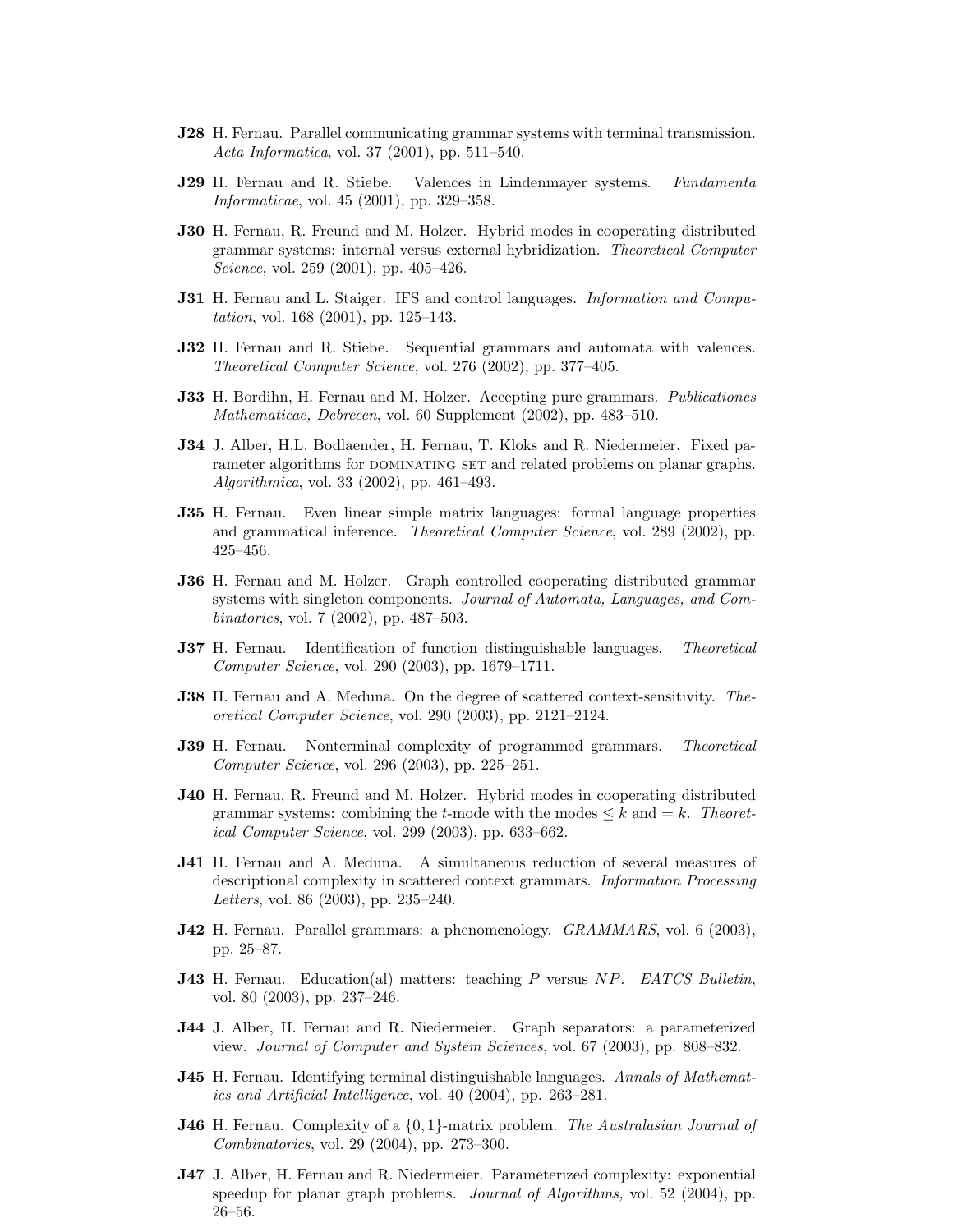- J48 H. Fernau and C. de la Higuera. Grammar induction: an invitation for formal language theorists. *GRAMMARS*, vol. 7 (2004), pp. 45–55.
- J49 H. Fernau, R. Freund and M. Holzer. Representations of recursively enumerable array languages by contextual array grammars. Fundamenta Informaticae, vol. 64 (2005), pp. 159–170.
- J50 J. Alber, H. Fan, M. R. Fellows, H. Fernau, R. Niedermeier, F. Rosamond and U. Stege. A refined search tree techniques for DOMINATING SET on planar graphs. Journal of Computer and System Sciences, vol. 71 (2005), pp. 385–405.
- J51 H. Fernau. Two-layer planarization: improving on parameterized algorithmics. Journal of Graph Algorithms and Applications, vol. 9 (2005), pp. 205–238.
- J52 H. Bordihn, H. Fernau, M. Holzer, V. Manca and C. Martín-Vide. Iterated Sequential Transducers as language generating devices. Theoretical Computer Science, vol. 369 (2006), pp. 67–81.
- J53 H. Fernau, K. Reinhardt and L. Staiger. Decidability of Code Properties. RAIRO-Informatique théorique et Applications, vol. 41 (2007), pp. 243-259.
- **J54** H. Fernau. Programmmed grammars with rule queues. *International Journal of* Foundations of Computer Science, vol. 18 (2007), pp. 1209–1213.
- J55 J. Chen, H. Fernau, I.A. Kanj und G. Xia. Parametric duality and kernelization: lower bounds and upper bounds on kernel size. SIAM Journal on Computing, vol. 37 (2007), pp. 1077–1108.
- **J56** H. Fernau. Learning tree languages from text. RAIRO-Informatique théorique et Applications, vol. 41 (2007), pp. 351–374.
- **J57** H. Bordihn and H. Fernau. The degree of parallelism. *Journal of Automata*, Languages, and Combinatorics, vol. 12 (2007), pp. 25–47.
- J58 H. Fernau, R. Freund, M. Oswald and K. Reinhardt. Refining the nonterminal complexity of graph-controlled, programmed, and matrix grammars. Journal of Automata, Languages, and Combinatorics, vol. 12 (2007), pp. 117–138.
- **J59** H. Fernau, J. Ryan and K. A. Sugeng. A sum labelling for the flower  $f_{a,p}$ . Discrete Mathematics, vol. 308 (2008), pp. 734–740.
- **J60** H. Fernau. ROMAN DOMINATION: a parameterized perspective. *International* Journal of Computer Mathematics, vol. 85 (2008), pp. 25–38.
- **J61** H. Fernau and R. Stiebe. Blind counter automata on  $\omega$ -words. Fundamenta Informaticae, vol. 83 (2008), pp. 51–64.
- **J62** V. Dujmović, H. Fernau and M. Kaufmann. Fixed parameter algorithms for one-sided crossing minimization revisited. Journal of Discrete Algorithms, vol. 6 (2008), pp. 313–323.
- J63 J. Dassow and H. Fernau. Comparison of some descriptional complexities of 0L systems obtained by a unifying approach. Information and Computation, vol. 206 (2008), pp. 1095–1103.
- J64 F. N. Abu-Khzam, H. Fernau and M. A. Langston. A bounded search tree algorithm for parameterized Face Cover. Journal of Discrete Algorithms, vol. 6 (2008), pp. 541–552.
- **J65** H. Fernau. Parameterized algorithmics for linear arrangement problems. Discrete Applied Mathematics, vol. 156 (2008), pp. 3166–3177.
- **J66** H. Fernau, J. A. Rodríguez and J. M. Sigarreta. Offensive  $k$ -alliances in graphs. Discrete Applied Mathematics, vol. 157 (2009), pp. 177–182.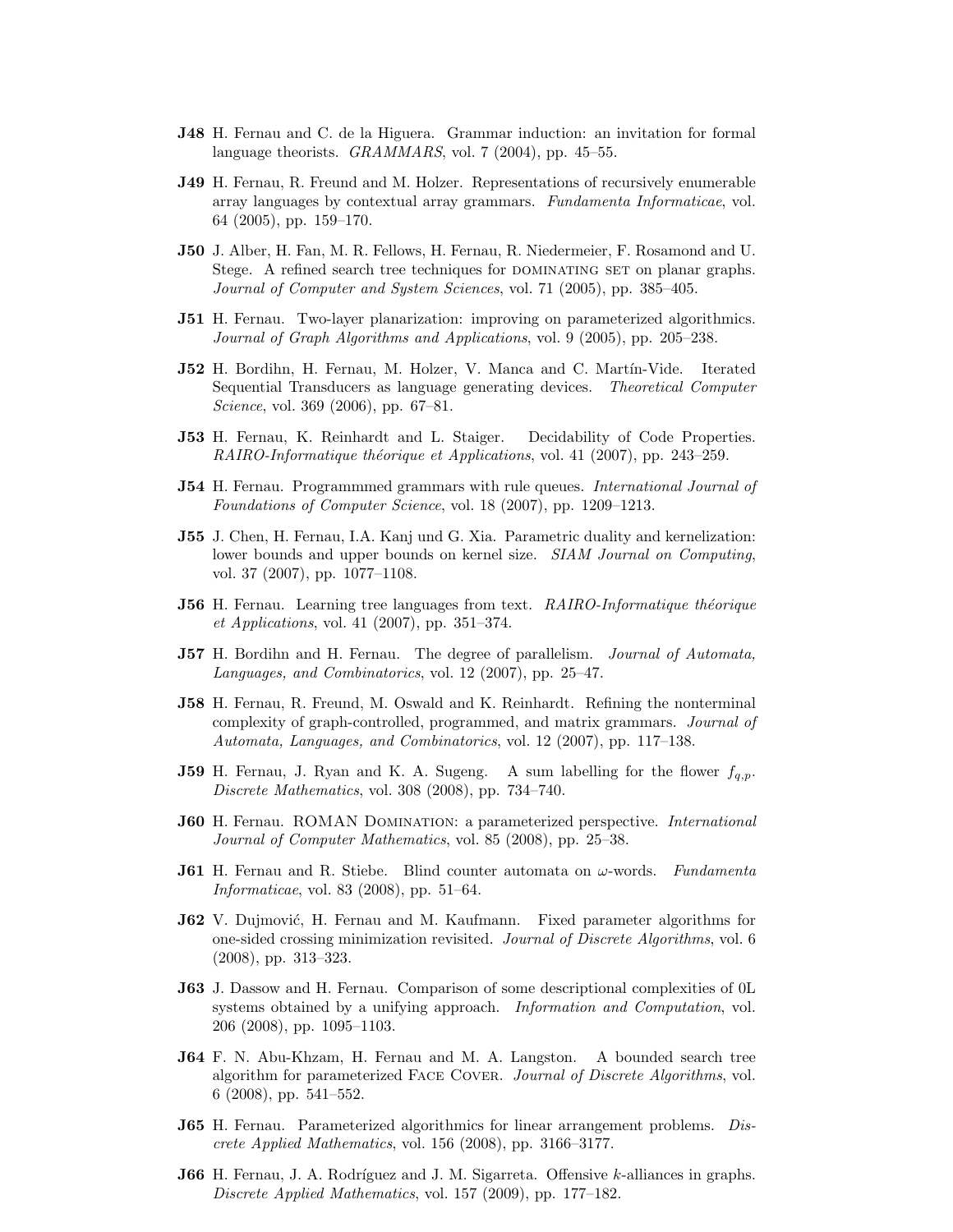- **J67** H. Fernau. Algorithms for learning regular expressions from positive data. Information and Computation, vol. 207 (2009), pp. 521–541.
- J68 J. M. Sigarreta, S. Bermudo and H. Fernau. On the complement graph and defensive k-alliances. Discrete Applied Mathematics, vol. 157 (2009), pp. 1687– 1695.
- J69 H. Fernau and D. F. Manlove. Vertex and edge covers with clustering properties: complexity and algorithms. Journal of Discrete Algorithms, vol. 7 (2009), pp. 149–167.
- J70 H. Fernau and D. Raible. A parameterized perspective on packing paths of length two. Journal of Combinatorial Optimization, vol. 18 (2009), pp. 319–341.
- J71 H. Fernau. A top-down approach to search-trees: improved algorithmics for 3-HITTING SET. Algorithmica, vol. 57 (2010), pp. 97-118.
- J72 H. Fernau. Minimum Queens Dominating Set: a trivial programming exercise? Discrete Applied Mathematics, vol. 158 (2010), pp. 308–318.
- J73 H. Fernau. Parameterized Algorithms for HITTING SET: the Weighted Case. Theoretical Computer Science, vol. 411 (2010), pp. 1698–1713.
- J74 H. Fernau, M. Kaufmann, and M. Poths. Comparing trees via crossing minimization. Journal of Computer and System Sciences, vol. 76 (2010), pp. 593–608.
- J75 D. Raible and H. Fernau. A New Upper Bound for Max-2-SAT: A Graph-Theoretic Approach. Journal of Discrete Algorithms, vol. 8 (2010), pp. 388–401.
- J76 H. Fernau. Parameterized Algorithmics for d-Hitting Set. International Journal of Computer Mathematics, vol. 87 (2010), pp. 3157–3174.
- J77 D. Binkele-Raible, H. Fernau, S. Gaspers, and M. Liedloff. Exact exponentialtime algorithms for finding bicliques. Information Processing Letters, vol. 111 (2010), pp. 64–67.
- J78 F. N. Abu-Khzam, H. Fernau, M. A. Langston, S. Lee-Cultura, and U. Stege. Charge and Reduce: A Fixed-Parameter Algorithm for String-to-String Correction. Discrete Optimization, vol.  $8(2011)$ , pp. 41–49..
- J79 H. Fernau and M. F. Fellows. Facility Location Problems: A Parameterized View. Discrete Applied Mathematics, vol. 159 (2011), pp. 1118–1130.
- J80 D. Binkele-Raible, L. Brankovic, M. Cygan, H. Fernau, J. Kneis, D. Kratsch, A. Langer, M. Liedloff, M. Pilipczuk, P. Rossmanith, and J. O. Wojtaszczyk. Breaking the  $2^n$ -barrier for IRREDUNDANCE: two lines of attack. *Journal of* Discrete Algorithms, vol. 9 (2011), pp. 214–230.
- J81 H. Fernau, J. Kneis, D. Kratsch, A. Langer, M. Liedloff, D. Raible and P. Rossmanith. An exact algorithm for the Maximum Leaf Spanning Tree problem. Theoretical Computer Science, vol. 412 (2011), pp. 6290–6302.
- J82 D. Binkele-Raible and H. Fernau. An Exact Exponential Time Algorithm for POWER DOMINATING SET. Algorithmica, vol. 63 (2012), pp. 323-346.
- J83 G. Bai and H. Fernau. Constraint bipartite vertex cover: simpler exact algorithms and implementations. Journal of Combinatorial Optimization, vol. 23 (2012), pp. 331–355.
- J84 D. Binkele-Raible and H. Fernau. Parameterized Measure & Conquer for Problems with no Small Kernels. Algorithmica, vol. 64 (2012), pp. 189–212.
- J85 D. Binkele-Raible and H. Fernau. An Exact Exponential-Time Algorithm for the Directed Maximum Leaf Spanning Tree Problem. Journal of Discrete Algorithms, vol. 15 (2012), pp. 43–55.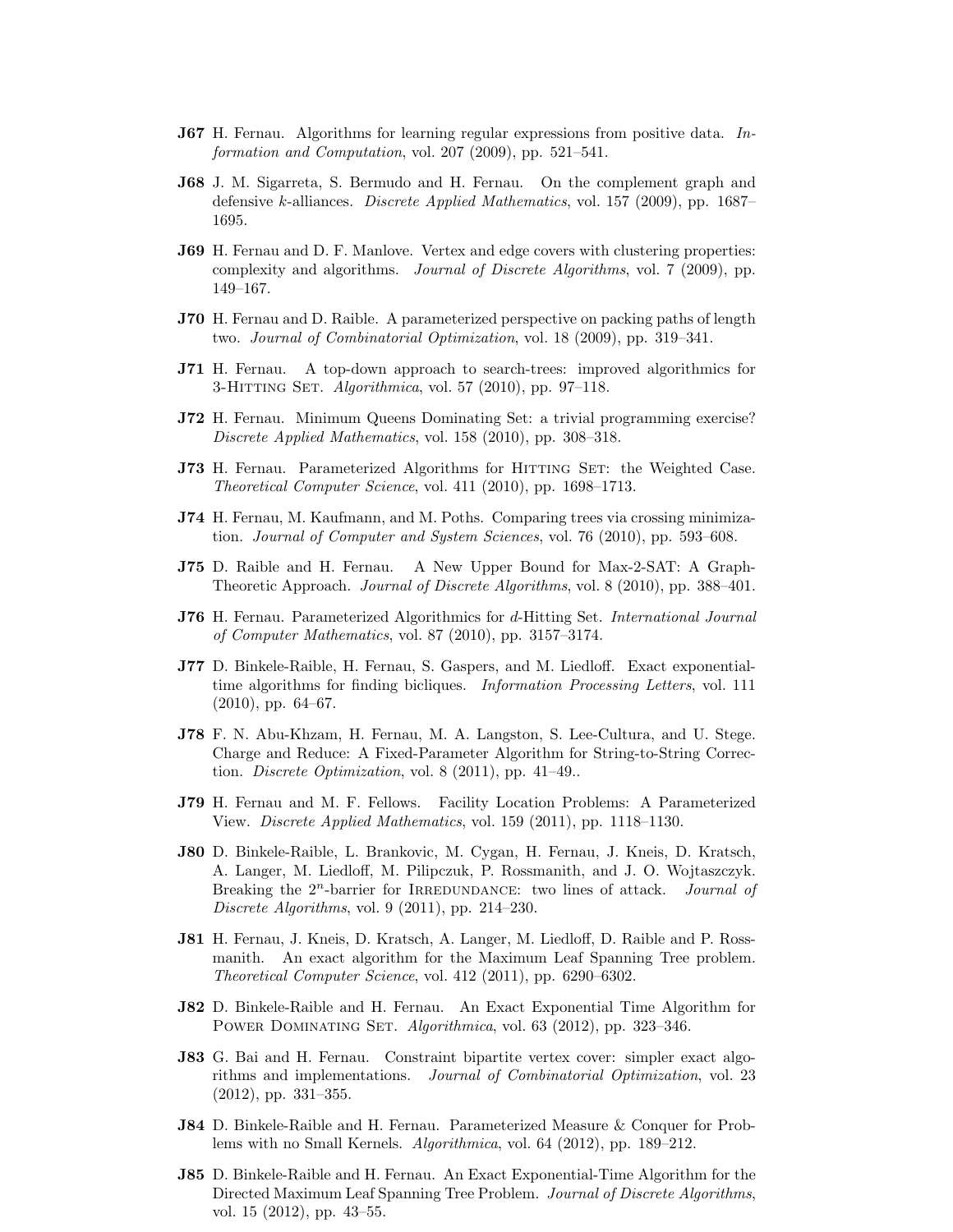- **J86** C. Costa Florêncio and H. Fernau. On Families of Categorial Grammars of Bounded Value, Their Learnability and Related Complexity Questions. Theoretical Computer Science, vol. 452 (2012), pp. 21–38.
- **J87** S. Bermudo and H. Fernau. Lower bounds on the differential of a graph. *Discrete* Mathematics, vol. 312 (2012), pp. 3236–3250.
- J88 D. Binkele-Raible, H. Fernau, F. V. Fomin, D. Lokshtanov, and S. Saurabh. Kernel(s) for problems with no kernel: on out-trees with many leaves.  $ACM$ Transactions on Algorithms, vol. 8 (2012), paper no. 38.
- J89 D. Binkele-Raible, H. Fernau, S. Gaspers, and M. Liedloff. Exact and Parameterized Algorithms for MAX INTERNAL SPANNING TREE. Algorithmica, vol. 65 (2013), pp. 95–128.
- **J90** H. Fernau and D. Raible. Packing Paths: Recycling Saves Time. *Discrete* Applied Mathematics, vol. 161 (2013), pp. 1686–1698.
- J91 L. Brankovic and H. Fernau. A novel parameterised approximation algorithm for MINIMUM VERTEX COVER. Theoretical Computer Science, vol. 511 (2013), pp. 85–108.
- J92 D. Binkele-Raible, G. Erdélyi, H. Fernau, J. Goldsmith, N. Mattei, and J. Rothe. The Complexity of Probabilistic Lobbying. Discrete Optimization, vol. 11 (2014), pp. 1–21.
- J93 S. Bermudo and H. Fernau. Computing the differential of a graph: hardness, approximability and exact algorithms. Discrete Applied Mathematics, vol. 165 (2014), pp. 69–82.
- **J94** H. Fernau and D. Meister, Digraphs of bounded elimination width. *Discrete* Applied Mathematics, vol. 168 (2014), pp. 78–87.
- J95 D. Binkele-Raible and H. Fernau. A Parameterized Measure & Conquer Analysis for Finding a k-Leaf Spanning Tree in an Undirected Graph. Discrete Mathematics and Theoretical Computer Science, vol. 16 (2014), pp. 179–200.
- J96 S. Bermudo, H. Fernau and J. M. Sigarreta. The differential and the Roman domination number of a graph. Applicable Analysis and Discrete Mathematics, vol. 8 (2014), pp. 155–171.
- J97 H. Fernau and J. A. Rodríguez-Velázquez. Alliances and related parameters in graphs. Electronic Journal of Graph Theory and Applications, vol. 2 (2014), pp. 70–86.
- J98 H. Fernau, F. V. Fomin, D. Lokshtanov, M. Mnich, G. Philip, and S. Saurabh. Social choice meets graph drawing: How to get subexponential time algorithms for ranking and drawing problems. Tsinghua Science and Technology, vol. 19, No. 4 (2014), pp. 374–386.
- **J99** H. Fernau, J. A. Rodríguez-Velázquez, and I. G. Yero. On the partition dimension of unicyclic graphs. Bull. Math. Soc. Sci. Math. Roumanie, vol. 57 (105), No. 4 (2014), pp. 381–391.
- J100 S. Bermudo and H. Fernau. Combinatorics for Smaller Kernels: The Differential of a Graph. Theoretical Computer Science, vol. 562 (2015), pp. 330–345.
- J101 H. Fernau, F. V. Fomin, G. Philip and S. Saurabh. On the Parameterized Complexity of Vertex Cover and Edge Cover with Connectivity Constraints. Theoretical Computer Science, vol. 565 (2015), pp. 1–15.
- J102 H. Fernau, P. Heggernes and Y. Villanger. A multi-parameter analysis of hard problems on Deterministic Finite Automata. Journal of Computer and System Sciences, vol. 81 (2015), pp. 747–765.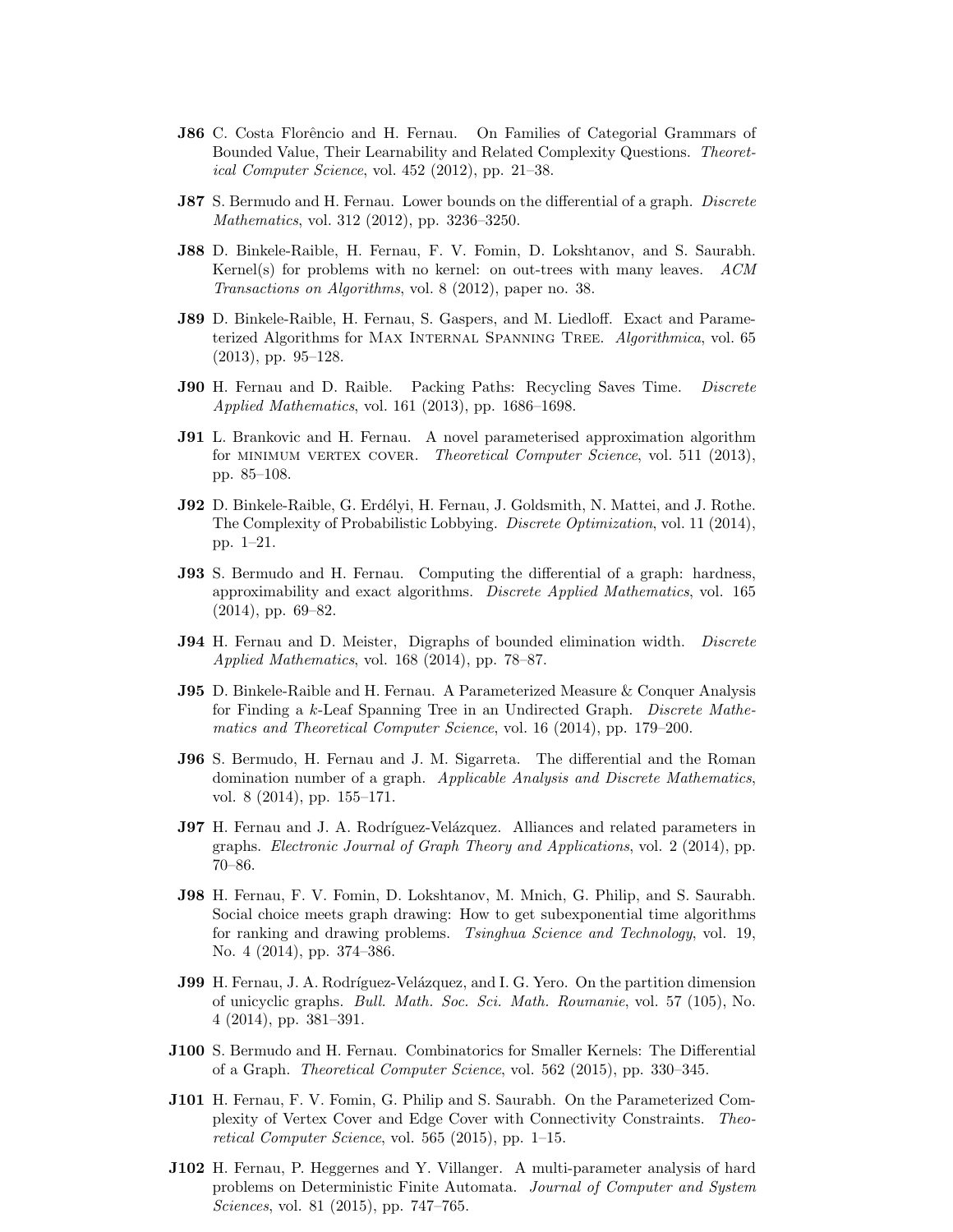- J103 H. Fernau, P. Heggernes, P. van 't Hof, D. Meister and R. Saei. Computing the metric dimension for chain graphs. Information Processing Letters, vol. 115 (2015), pp. 671–676.
- J104 H. Fernau and M. L. Schmid. Pattern matching with variables: a multivariate complexity analysis. Information and Computation, vol. 242 (2015), pp. 287–305.
- **J105** H. Fernau, A. López-Ortiz and J. Romero. Using parametric transformations toward polynomial kernels for packing problems allowing overlaps. ACM Transactions on Computation Theory, vol. 7 (2015), Article 13.
- J106 H. Fernau, R. Freund, M. L. Schmid, K. G. Subramanian, and P. Wiederhold. Contextual Array Grammars and Array P Systems. Annals of Mathematics and Artificial Intelligence, vol. 75 (2015), pp. 5–26.
- J107 J. A. Rodríguez, H. Fernau and J. M. Sigarreta. Powerful r-alliances and total k-domination in graphs. Utilitas Mathematica, vol. 98 (2015), pp. 127–147.
- J108 H. Fernau, R. Freund, R. Siromoney and K. G. Subramanian. Regulated Contextual Array Grammars. Annals of the University of Bucharest (Seria Informatica), vol. LXII (2015), pp. 63–78.
- J109 H. Fernau, R. Freund and M. Holzer. The finite index restriction meets hybrid modes in cooperating distributed grammar systems. International Journal of Foundations of Computer Science, vol. 28 (2015), pp. 1167–1188.
- J110 F. N. Abu-Khzam, C. Bazgan, M. Chopin, and H. Fernau. Data Reductions and Combinatorial Bounds for Improved Approximation Algorithms. Journal of Computer and System Sciences, vol. 82 (2016), pp. 503–520.
- J111 K. Casel, A. Estrada-Moreno, H. Fernau and J. A. Rodríguez-Velázquez. Weak total resolvability in graphs. Discussiones Mathematicae Graph Theory. vol. 6 (2016), pp. 185–210.
- J112 J. Björklund, H. Fernau and A. Kasprzik. Polynomial inference of universal automata from membership and equivalence queries. Information and Computation, vol. 246 (2016), pp. 3–19.
- J113 H. Fernau, M. L. Schmid and Y. Villanger. On the Parameterised Complexity of String Morphism Problems. Theory of Computing Systems, vol. 59 (2016), pp. 24–51.
- J114 H. Fernau. An Essay on General Grammars. Journal of Automata, Languages and Combinatorics, vol. 21 (2016), pp. 69–92.
- J115 H. Fernau and A. Krebs. Problems on Finite Automata and the Exponential Time Hypothesis. Algorithms, vol. 10 (2017), Art. No. 24.
- J116 H. Fernau, M. Paramasivan, M. Schmid and V. Vorel. Characterization and Complexity Results on Jumping Finite Automata. Theoretical Computer Science, vol. 679 (2017), pp. 31–52.
- J117 A. Alhazov, H. Fernau, R. Freund, S. Ivanov, R. Siromoney and K. G. Subramanian. Contextual Array Grammars with Matrix Control, Regular Control Languages, and Tissue P Systems Control. Theoretical Computer Science, vol. 682 (2017), pp. 5–21.
- J118 H. Fernau, L. Kuppusamy and I. Raman. On the Computational Completeness of Graph-Controlled Insertion-Deletion Systems with Binary Sizes. Theoretical Computer Science, vol. 682 (2017), pp. 100–121.
- J119 H. Fernau, R. Freund, R. Siromoney and K. G. Subramanian. Non-Isometric Contextual Array Grammars and the Role of Regular Control and Local Selectors. Fundamenta Informaticae, vol. 155 (2017), pp. 209–232.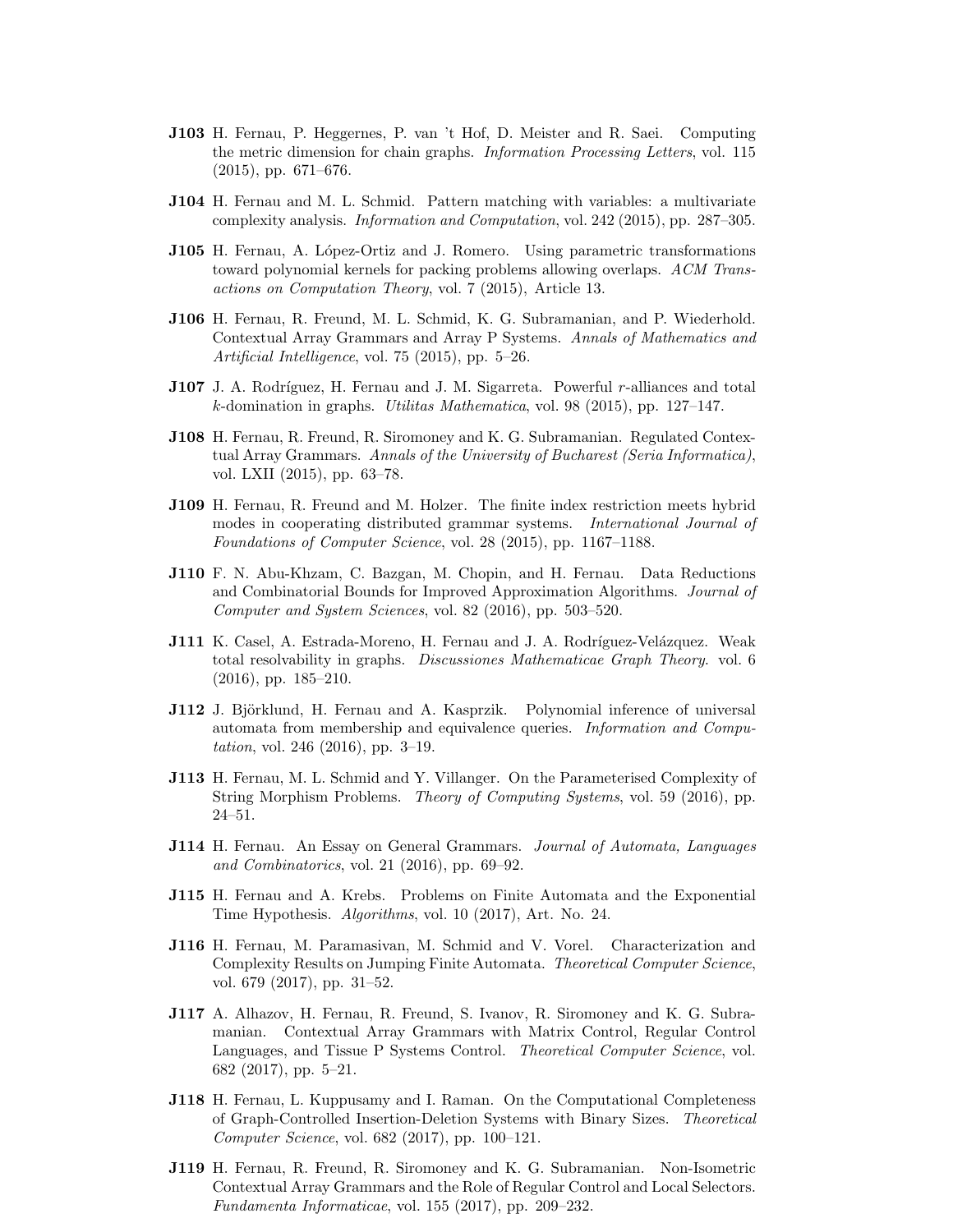- J120 H. Fernau, L. Kuppusamy and I. Raman. On the Generative Power of Graph-Controlled Insertion-Deletion Systems with Small Sizes. Journal of Automata, Languages and Combinatorics, vol. 22 (2017), pp. 61–92.
- **J121** H. Fernau and J. A. Rodríguez-Velázquez. On the (adjacency) metric dimension of corona and strong product graphs and their local variants: combinatorial and computational results. Discrete Applied Mathematics, vol. 236 (2018), 183–202.
- J122 C. Bazgan, L. Brankovic, K. Casel, H. Fernau, K. Jansen, K.-M. Klein, M. Lampis, M. Liedloff, J. Monnot and V. Th. Paschos. The Many Facets of Upper Domination. Theoretical Computer Science, vol. 717 (2018), pp. 2–25.
- J123 H. Fernau, L. Kuppusamy and I. Raman. Investigations on the Power of Matrix Insertion-Deletion Systems with Small Sizes. Natural Computing, vol. 17 (2018), pp. 249–269.
- J124 H. Fernau, M. Paramasivan, M. L. Schmid and D. G. Thomas. Simple picture processing based on finite automata and regular grammars. Journal of Computer and System Sciences, vol. 95 (2018), pp. 232–258.
- J125 F. N. Abu-Khzam, C. Bazgan, K. Casel and H. Fernau. Clustering with Lower-Bounded Sizes; A General Graph-Theoretic Framework. Algorithmica, vol. 80 (2018), pp. 2517–2550.
- J126 H. Fernau, F. Manea, R. Mercas and M. L. Schmid. Revisiting Shinohara's Algorithm for Computing Descriptive Patterns. Theoretical Computer Science, vol. 733 (2018), pp. 44–54.
- J127 H. Fernau, L. Kuppusamy and I. Raman. On Describing the Regular Closure of the Linear Languages with Graph-Controlled Insertion-Deletion Systems. RAIRO Informatique thorique et Applications, vol. 52 (2018), pp. 1–21.
- J128 H. Fernau, L. Kuppusamy and I. Raman. Properties of language classes between linear and context-free. Journal of Automata, Languages and Combinatorics, vol. 23 (2018), 329–360.
- J129 H. Fernau, M. Paramasivan and D. G. Thomas. Picture Scanning Automata and Group Actions on Pictures. Romanian Journal of Information Science and Technology, vol. 21 (2018), 238–248.
- J130 H. Fernau, L. Kuppusamy and I. Raman. On Path-Controlled Insertion-Deletion Systems. Acta Informatica, vol. 56 (2019), 35–59.
- J131 C. Bazgan, H. Fernau and Zs. Tuza. Aspects of Upper Defensive Alliances. Discrete Applied Mathematics, vol. 266 (2019), 111–120.
- J132 J. Chen, H. Fernau, P. Shaw, J. Wang and Z. Yang. Kernels for packing and covering problems. Theoretical Computer Science, vol. 790 (2019), 152–166.
- J133 H. Fernau and S. Hoffmann. Extensions to minimal synchronizing words. To appear in Journal of Automata, Languages and Combinatorics, vol. 24 (2019), 287–307.
	- K. Casel, J. Dreier, H. Fernau, M. Gobbert, P. Kuinke, F. Sánchez Villaamil, M. L. Schmid and E. J. van Leeuwen. Complexity of Independency and Cliquy Trees. To appear in Discrete Applied Mathematics.
	- H. Fernau, L. Kuppusamy and I. Raman. Computational Completeness of Simple Semi-Conditional Insertion-Deletion Systems of Degree (2, 1). To appear in Natural Computing.
	- H. Fernau, T. Fluschnik, D. Hermelin, A. Krebs, H. Molter and R. Niedermeier. Diminishable parameterized problems and strict polynomial kernelization. To appear in Computability.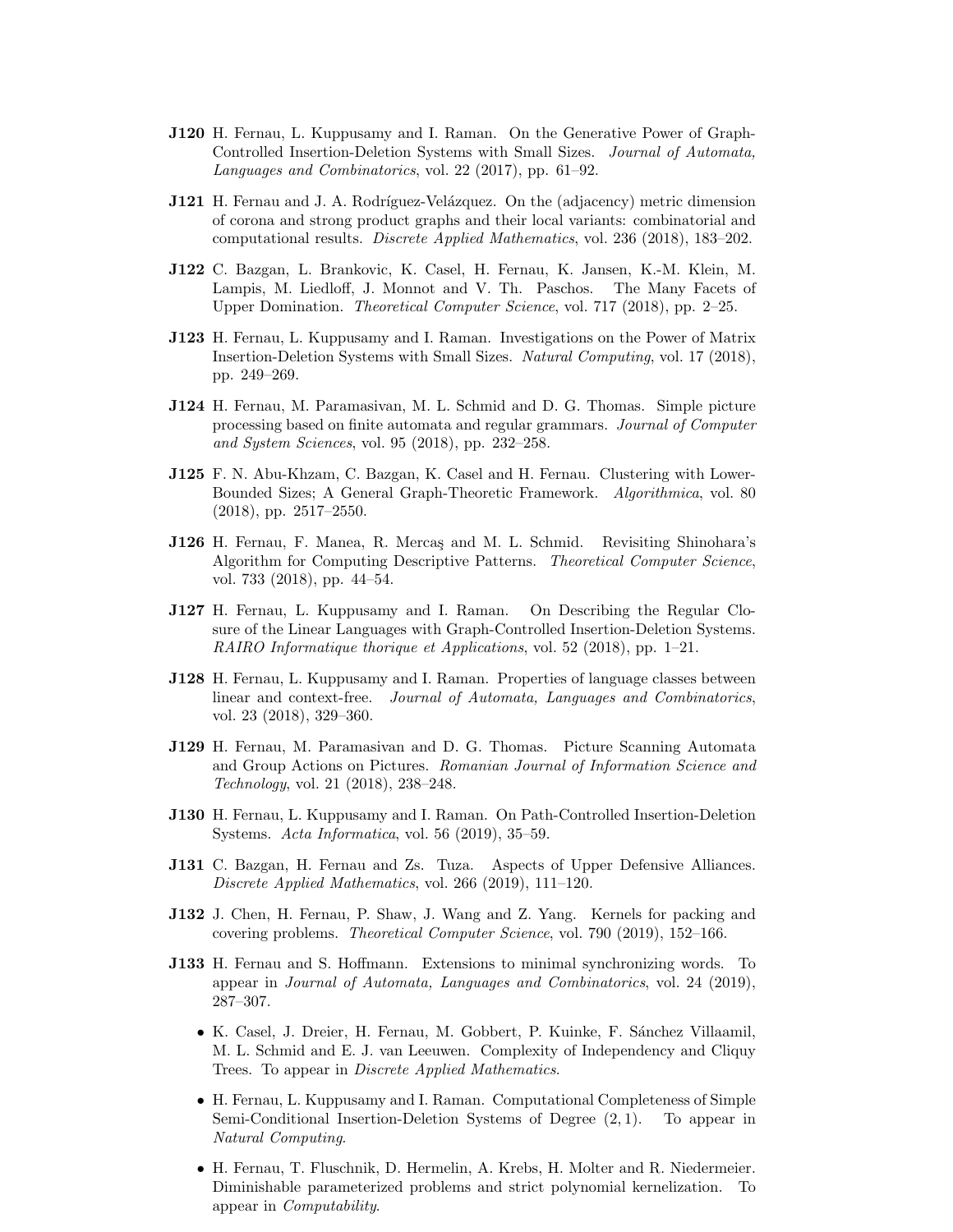• C. Bazgan, L. Brankovic, K. Casel and H. Fernau. Domination Chain: Characterisation, Classical Complexity, Parameterised Complexity and Approximability. To appear in Discrete Applied Mathematics.

### Submitted Journal Papers (being refereed)

- H. Fernau and L. Kuppusamy. Parikh Images of Matrix Insertion-deletion Systems with Contexts of Binary Size Length. Submitted to Information and Computation.
- H. Fernau, F. Manea, R. Mercas and M. L. Schmid. Pattern Matching with Variables: Efficient Algorithms and Complexity Results. Submitted to ACM TOCT.
- K. Casel, H. Fernau, A. Grigoriev, M. L. Schmid and S. Whitesides. Combinatorial Properties and Recognition of Unit Square Visibility Graphs. Submitted to Discrete & Computational Geometry.
- H. Fernau, M. Kutrib and M. Wendlandt. Self-Verifying Pushdown and Queue Automata. Submitted to Fundamenta Informaticae.
- H. Fernau, L. Kuppusamy, R. Oladele and I. Raman. Improved Descriptional Complexity Results for Simple Semi-Conditional Grammars. Submitted to Fundamenta Informaticae.
- H. Fernau and U. Stege. Profit and Revenue in Combinatorial Problems. Submitted to Journal of Combinatorial Optimization.

## Books and Book Chapters (mostly refereed), including editorial work

- B1 H. Fernau. Iterierte Funktionen, Sprachen und Fraktale. (English translation of the title: Iterated Functions, Languages and Fractals.) Mannheim: BI-Verlag, 1994.
- B2 H. Fernau and M. Holzer. Conditional context-free languages of finite index. In Gh. Păun and A. Salomaa (editors): New Trends in Formal Languages (LNCS 1218), pp. 10–26. Springer, 1997.
- B3 H. Fernau and R. Freund. Accepting array grammars with control mechanisms. In Gh. Păun and A. Salomaa (editors): New Trends in Formal Languages (LNCS 1218), pp. 95–118. Springer, 1997.
- B4 H. Fernau, R. Freund and M. Holzer. Regulated array grammars of finite index. In Gh. Păun and A. Salomaa (editors): *Grammatical Models of Multi-Agent* Systems, pp. 157–181 (Part I) and 284–296 (Part II). Gordon and Breach, 1999.
- B5 H. Fernau and M. Holzer. External contextual and conditional languages. In C. Martín-Vide and Gh. Păun (editors): Recent Topics in Mathematical and Computational Linguistics, pp. 104–120. The Publishing House of the Romanian Academy, 2000.
- B6 H. Fernau and W. Kuich. Regularly controlled formal power series. Chapter 23 in C. Martín-Vide and V. Mitrana (editors): Where Mathematics, Computer Science, Linguistics and Biology Meet, pp. 253–265. Kluwer, 2000.
- B7 H. Bordihn, H. Fernau and M. Holzer. On iterated sequential transducers. In C. Martín-Vide and V. Mitrana (editors): Grammars and Automata for String Processing: from Mathematics and Computer Science to Biology, and Back. pp. 121–130. Taylor and Francis, 2003.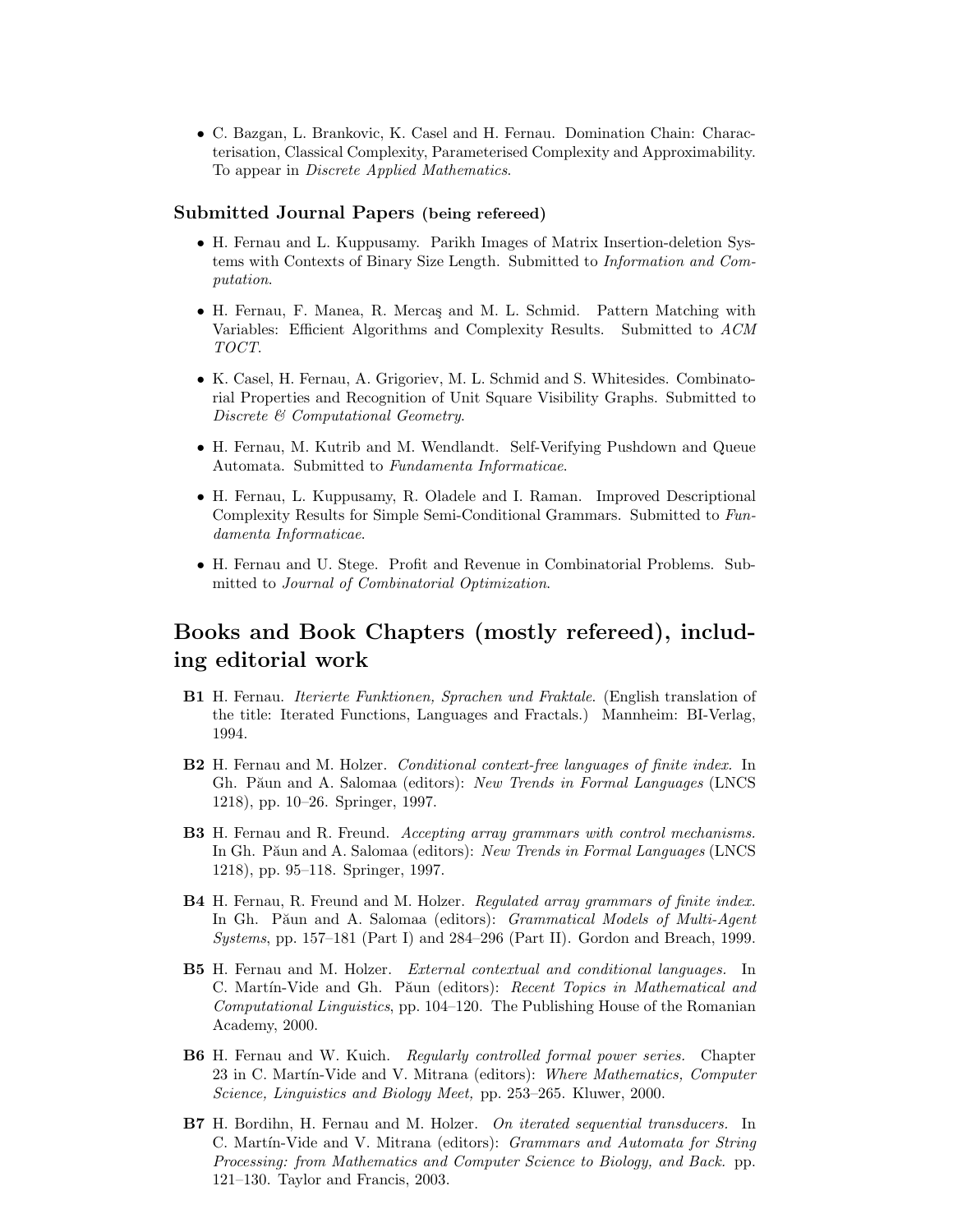- B8 H. Fernau and R. Stiebe. Valence grammars with target sets. In M. Ito, Gh. Păun and S. Yu (editors): Words, Semigroups, and Transductions, pp. 129-140. World Scientific, 2001.
- B9 P. Adriaans, H. Fernau, and M. van Zaanen, editors. Grammatical Inference: Algorithms and Applications; 6th International Colloquium, ICGI, vol. 2484 of LNCS/LNAI. Springer, 2002.
- B10 H. Fernau. Parallel grammars: a short phenomenology. In C. Martín-Vide, V. Mitrana and Gh. Păun (editors): Formal Languages and Applications. pp. 175–182. Springer-Verlag, 2004. Vol. 148 in the Studies in Fuzziness and Soft Computing series.
- B11 H. Fernau. Parameterized Algorithms for Drawing Graphs. In M.-Y. Kao (editor): Encyclopedia of Algorithms, pp. 631–635. Springer, 2008. Also contained in the new edition from 2016 on pages 1520–1525.
- B12 C. Martín-Vide, F. Otto, and H. Fernau, editors. Languages and Automata Theory and Applications LATA, vol. 5196 of LNCS. Springer, 2008.
- B13 A.-H. Dediu, C. Martín-Vide, and H. Fernau, editors. Languages and Automata Theory and Applications LATA, vol. 6031 of LNCS. Springer, 2010.
- B14 H. Fernau and R. Stiebe. On the expressive power of valences in cooperating distributed grammar systems. In J. Kelemen and A. Kelemenová (editors): Computation, Cooperation, and Life, vol. 6610 of LNCS, pp. 90–106. Springer, 2011.
- B15 H. Fernau. Approximative learning vs. inductive learning. In: N. M. Seel (editor): Encyclopedia of the Sciences of Learning, vol. 1, pp. 293–295. Springer, 2012.
- B16 H. Fernau. Cooperating Distributed Tree Automata. In: H. Bordihn, M. Kutrib and B. Truthe (editors): Dassow Festschrift, vol. 7300 of LNCS, pp. 75–85. Springer, 2012.
- B17 H. Fernau. Kernelization, Turing Kernels. In M.-Y. Kao (editor): Encyclopedia of Algorithms, pp. 1043–1045. Springer, 2016.
- B18 J. Björklund and H. Fernau. Learning Tree Languages. In: J. Heinz and J.-M. Sempere (editors): Topics in Grammatical Inference, pp. 173–213. Springer, 2016.
- B19 H. Fernau. Extremal Kernelization: A Commemorative Paper. Invited contribution to IWOCA 2017. In: L. Brankovic, J. Ryan and W. F. Smyth (editors): Combinatorial Algorithms, vol. 10765 of LNCS, pp. 24–36. Springer, 2018.
- B20 F. N. Abu-Khzam, H. Fernau and R. Uehara. Special Issue on Reconfiguration Problems. Algorithms, vol. 11. (2018), Art. No. 187.
- B21 H. Fernau. Modern Aspects of Complexity Within Formal Languages. Invited contribution to LATA 2019. In: C. Mart´ın-Vide, A. Okhotin und D. Shapira (editors): Language and Automata Theory and Applications - 13th International Conference, LATA, vol. 11417 of LNCS, pp. 3–30. Springer, 2019.

## Contributions to International Conferences / Workshops with refereed proceedings

C1 H. Fernau. IIFS and codes. In J. Dassow and A. Kelemenovà (editors): Developments in Theoretical Computer Science. (IMYCS Smolenice 1992), pp. 141–152. Basel: Gordon and Breach Science Publishers, 1994.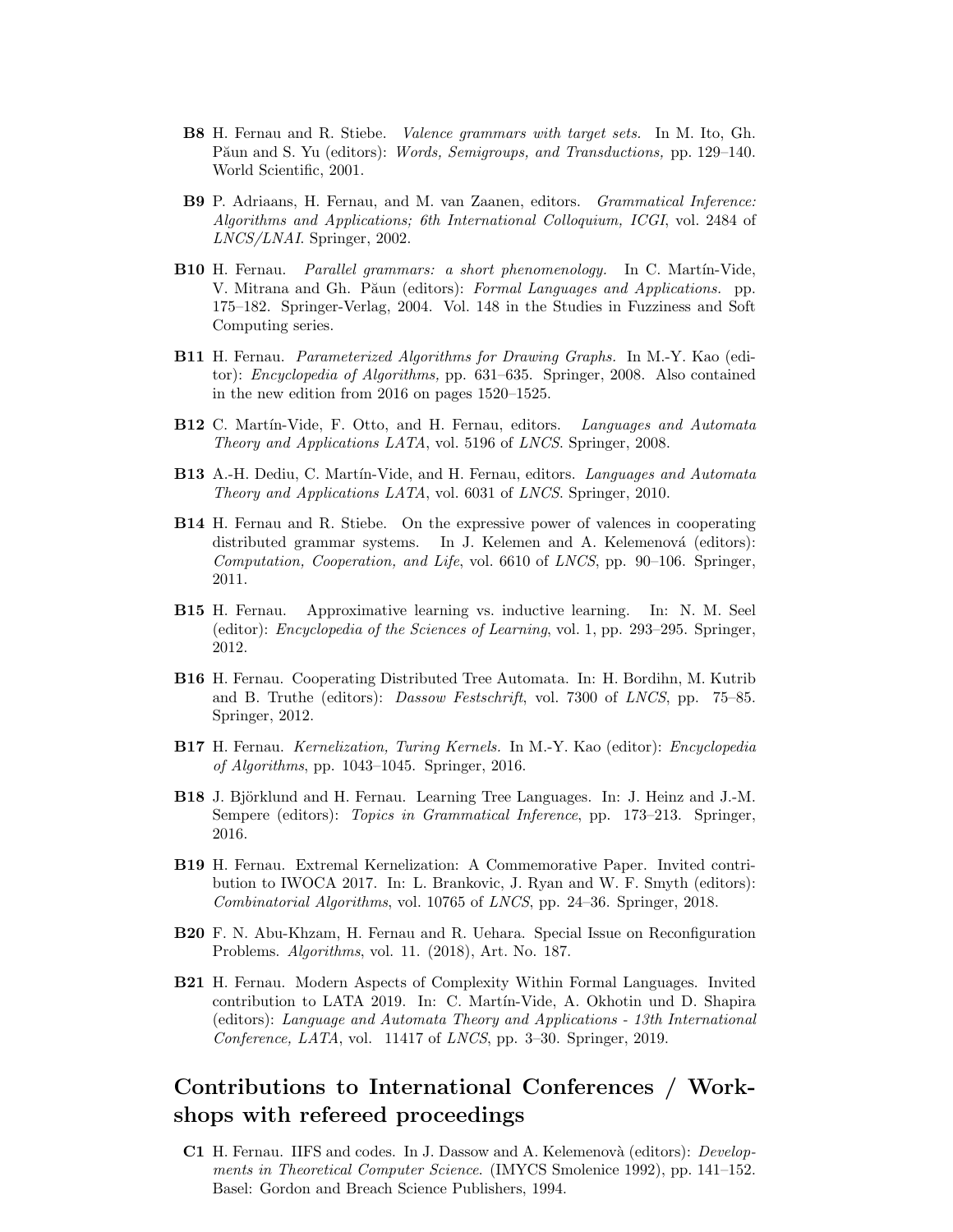- C2 H. Fernau. Remarks on adult languages of propagating systems with restricted parallelism. In G. Rozenberg and A. Salomaa (editors): Developments in Language Theory (DLT Turku 1993), pp. 90–101. Singapore: World Scientific, 1994.
- C3 H. Fernau and L. Staiger. Valuations and unambiguity of languages, with applications to fractal geometry. In S. Abiteboul and E. Shamir (editors): Automata, Languages and Programming, 21st International Colloquium, ICALP '94, vol. 820 of LNCS, pp. 11–22. Springer-Verlag, 1994.
- C4 H. Fernau and M. Holzer. Bidirectional cooperating distributed grammar systems. Technischer Bericht WSI-96-1, Universität Tübingen (1996). Presented at the Conference on Automata and Formal Languages, AFL'96 in Salgótarján, Hungary. Also see J22.
- C5 H. Fernau. On unconditional transfer. In W. Penczek and A. Szałas (editors): Mathematical Foundations of Computer Science MFCS'96, vol. 1113 of LNCS, pp. 348–359. Springer-Verlag, 1996.
- C6 H. Fernau and R. Freund. Bounded parallelism in array grammars used for character recognition. In P. Perner, P. Wang and A. Rosenfeld (editors): Advances in Structural and Syntactical Pattern Recognition (Proceedings of the SSPR'96), vol. 1121 of LNCS, pp. 40–49. Springer-Verlag, 1996.
- C7 H. Bordihn and H. Fernau. Accepting grammars and systems: an overview. In J. Dassow, G. Rozenberg and A. Salomaa (editors): Developments in Language Theory II (DLT Magdeburg 1995), pp. 199–208. Singapore: World Scientific, 1996.
- C8 H. Fernau, K.-J. Lange and K. Reinhardt. Advocating ownership. In V. Chandru (editor): Proceedings of the 16th Conference on Foundations of Software Technology and Theoretical Computer Science FSTTCS'96, vol. 1180 of LNCS, pp. 286–297. Springer-Verlag, 1996.
- C9 H. Fernau, R. Freund and M. Holzer. Bounding resources in cooperating distributed grammar systems. In S. Bozapalidis (editor): Developments in Language Theory III (DLT Thessaloniki 1997), pp. 261–272.
- C10 H. Fernau and F. Stephan. How Powerful is Unconditional Transfer? —When UT meets AC.— In S. Bozapalidis (editor): *Developments in Language Theory* III (DLT Thessaloniki 1997), pp. 249–260.
- C11 H. Fernau and R. Stiebe. Regulation by valences. In B. Rovan (editor): Mathematical Foundations of Computer Science MFCS'97, vol. 1295 of LNCS, pp. 239–248. Springer-Verlag, 1997.
- **C12** H. Fernau, R. Freund and M. Holzer. Generative power of d-dimensional  $#$ context-free array grammars. In M. Margenstern (editor): Universal Machines and Computation MCU '98, vol. 2, pp. 43–56, 1998.
- C13 H. Fernau, R. Freund and M. Holzer. Character recognition with k-head finite array automata. In A. Amin et al. (editors): Proceedings of SSPR'98, vol. 1451 of LNCS, pp. 282–291. Springer-Verlag, 1998.
- C14 H. Fernau and L. Staiger. IFS and control languages. In L. Brim, J. Gruska and J. Zlatuška (editors): Mathematical Foundations of Computer Science MFCS'98, vol. 1450 of LNCS, pp. 740–750. Springer-Verlag, 1998.
- C15 H. Fernau. Regulated grammars with leftmost derivation. In B. Rovan (editor): Software Seminar SOFSEM'98, vol. 1521 of LNCS, pp. 322–331. Springer-Verlag, 1998.
- C16 H. Bordihn, H. Fernau and M. Holzer. Accepting pure grammars and systems. Technischer Bericht 1, Fakultät für Informatik, Universität Magdeburg (1999). Presented at Conference on Automata and Formal Languages, AFL'99 in Szombathély, Hungary.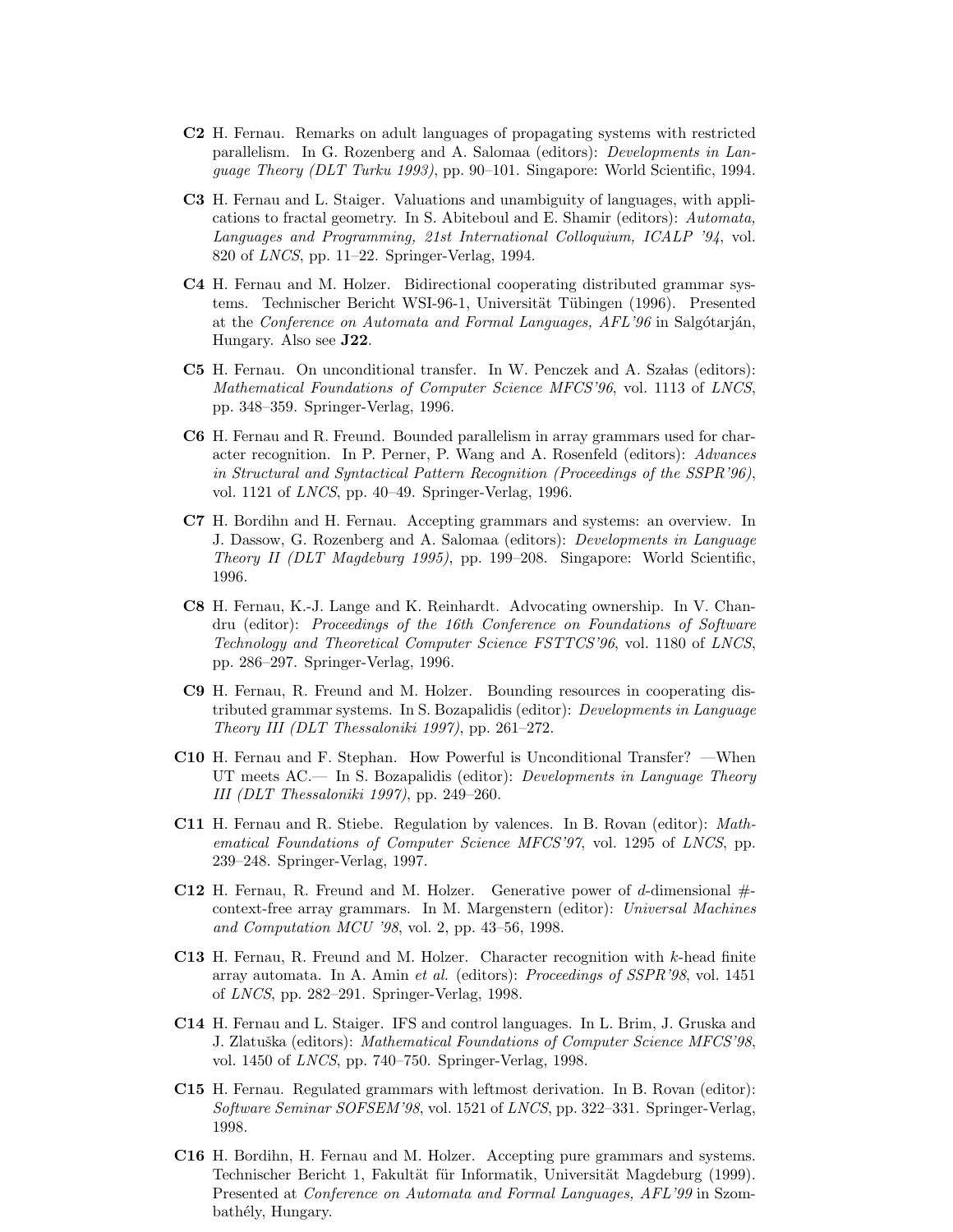- C17 H. Fernau. Efficient learning of some linear matrix languages. In T. Asano et al. (editors): COCOON'99, vol. 1627 of LNCS, pp. 221–230. Springer-Verlag, 1999.
- C18 H. Fernau and R. Niedermeier. An efficient exact algorithm for constraint bipartite vertex cover. In M. Kutylowski, L. Pacholski and T. Wierzbicki (editors): Mathematical Foundations of Computer Science MFCS'99, vol. 1672 of LNCS, pp. 387–397. Springer-Verlag, 1999.
- C19 H. Fernau, K. Reinhardt and L. Staiger. Decidability of Code Properties. In G. Rozenberg, W. Thomas (editors): Developments in Language Theory IV (DLT Aachen 1999), pp. 153–163. World Scientific, 2000.
- C20 H. Fernau. Learning of terminal distinguishable languages. Presented at "Sixth International Symposium on Artificial Intelligence and Mathematics", Fort Lauderdale, Florida, January, 5.-7., 2000. Available as Technical Report WSI-99-23, Universität Tübingen (1999).
- C21 J. Alber, H.L. Bodlaender, H. Fernau and R. Niedermeier. Fixed parameter algorithms for planar dominating set and related problems. In M. M. Halldórsson (editor): Scandinavian Workshop on Algorithms SWAT 2000, vol. 1851 of LNCS, pp. 97–110. Springer-Verlag, 2000.
- C22 H. Fernau. k-gram extensions of terminal distinguishable languages. In: Proceedings International Conference on Pattern Recognition ICPR 2000, Vol. 2, pp. 125–128. IEEE Press, 2000.
- C23 H. Fernau. PC grammar systems with terminal transmission. In R. Freund and A. Kelemenovà (editors): Proceedings of the International Workshop Grammar Systems 2000, pp. 229–252.
- C24 H. Fernau, R. Freund and M. Holzer. Cooperating distributed grammar systems with exhausting resources. In R. Freund and A. Kelemenovà (editors): Proceedings of the International Workshop Grammar Systems 2000, pp. 113–125.
- C25 H. Fernau and J. M. Sempere. Permutations and control sets for learning non-regular language families. In A.L. Oliveira (editor): *Proceedings of the* International Colloquium on Grammatical Inference ICGI 2000, vol. 1891 of LNCS/LNAI, pp. 75–88. Springer-Verlag, 2000.
- C26 H. Fernau. Identification of function distinguishable languages. In H. Arimura, S. Jain and A. Sharma (editors): Proceedings of the 11th International Conference Algorithmic Learning Theory ALT 2000, vol. 1968 of LNCS/LNAI, pp. 116–130. Berlin: Springer-Verlag, 2000.
- C27 H. Fernau. Nonterminal complexity of programmed grammars. In M. Margenstern and Y. Rogozhin (editors): Machines, Computations, and Universality, 3rd MCU 2001, vol. 2055 of LNCS, pp. 202–213. Springer-Verlag, 2001.
- C28 H. Fernau. Even linear simple matrix languages: formal language aspects. In C.S. Calude, M.J. Dinneen and S. Sburlan (editors): Discrete Mathematics and Theoretical Computer Science DMTCS 2001, pp. 81–96. Springer-Verlag, 2001.
- C29 J. Alber, H. Fernau and R. Niedermeier. Parameterized complexity: exponential speedup for planar graph problems. In F. Orejas, P. Spirakis and J. van Leeuwen (editors): Proceedings ICALP 2001, vol. 2076 of LNCS, pp. 261–272. Springer-Verlag, 2001.
- C30 H. Fernau and R. Stiebe. Valuated and valence grammars: an algebraic view. In W. Kuich und G. Rozenberg (editors): Proceedings Developments in Language Theory V (DLT Wien 2001), vol. 2295 of LNCS, pp. 281–292. Springer-Verlag, 2002.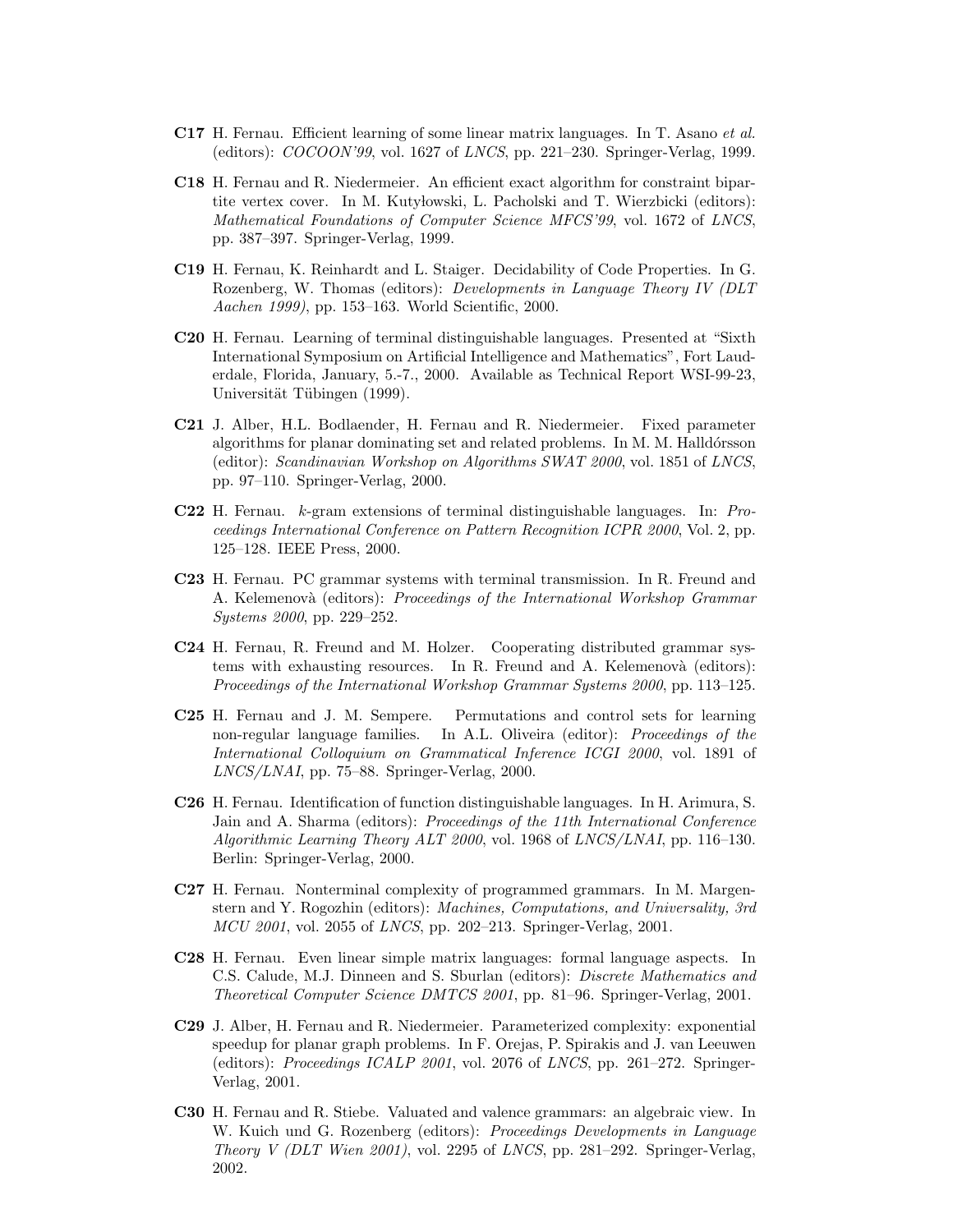- C31 H. Fernau. Learning XML grammars. In P. Perner (editor): Proceedings International Workshop on Machine Learning and Data Mining in Pattern Recognition (MLDM 2001), vol. 2123 of LNCS/LNAI, pp. 73-87. Springer-Verlag, 2001.
- C32 J. Alber, H. Fernau and R. Niedermeier. Graph separators: a parameterized view. In J. Wang (editor): Computing and Combinatorics, Proceedings COCOON 2001, vol. 2108 of LNCS, pp. 318–327. Springer-Verlag, 2001.
- C33 J. Alber, H. Fan, M. R. Fellows, H. Fernau, R. Niedermeier, F. Rosamond, and U. Stege. Refined search tree techniques for the PLANAR DOMINATING SET problem. In J. Sgall, A. Pultr and P. Kolman (editors): Mathematical Foundations of Computer Science (MFCS 2001), vol. 2136 of LNCS, pp. 111–122. Springer-Verlag, 2001.
- C34 F. Hüffner, S. Edelkamp, H. Fernau and R. Niedermeier. Finding optimal solutions to Atomix. In F. Baader, G. Brewka and T. Eiter (editors): KI 2001: Advances in Artificial Intelligence, vol. 2174 of LNCS/LNAI, pp. 229–243. Springer-Verlag, 2001.
- C35 H. Fernau. Approximative Learning of Regular Languages. In L. Pacholski and P. Ružička (editors): SOFSEM 2001: Theory and Practice of Informatics, vol. 2234 of LNCS, pp. 223–232. Springer-Verlag, 2001.
- C36 H. Fernau. Learning tree languages from text. In J. Kivinen and R. H. Sloan (editors): Computational Learning Theory COLT 2002, vol. 2375 of LNCS/LNAI, pp. 153–168. Springer-Verlag, 2002.
- C37 H. Fernau and A. Radl. Algorithms for learning function distinguishable regular languages. In T. Caelli, A. Amin, R. P. W. Duin, M. Kamel and D. de Ridder (editors): Structural, Syntactic, and Statistical Pattern Recognition SSPR and SPR 2002, vol. 2396 of LNCS, pp. 64–72. Springer-Verlag, 2002.
- C38 H. Fernau. On parameterized enumeration. In O. H. Ibarra and L. Zhang (editors): Computing and Combinatorics, Proceedings COCOON 2002, vol. 2383 of LNCS, pp. 564–573. Springer-Verlag, 2002.
- C39 H. Fernau. Fragmentation: enhancing identifiability. In P. Adriaans, H. Fernau and M. van Zaanen (editors): Grammatical Inference: Algorithms and Applications; 6th International Colloquium: ICGI 2002, vol. 2484 of LNCS/LNAI, pp. 92–105. Springer-Verlag, 2002.
- C40 H. Fernau. Graph separator algorithms: a refined analysis. In L. Kučera (editor): Graph-Theoretic Concepts in Computer Science WG 2002. vol. 2573 of LNCS, pp. 186–197. Springer-Verlag, 2002.
- C41 H. Fernau, T. Hagerup, N. Nishimura, P. Ragde, and K. Reinhardt. On the parameterized complexity of a generalized Rush Hour puzzle. In: Canadian Conference on Computational Geometry CCCG'03, pp. 6–9. The results were also presented at the Dagstuhl workshop on Parameterized Complexity in 2003.
- **C42** V. Dujmović, H. Fernau and M. Kaufmann. Fixed parameter algorithms for onesided crossing minimization revisited. In G. Liotta (editor): Graph Drawing GD 2003. vol. 2912 of LNCS, pp. 332–344. Springer-Verlag, 2004.
- C43 H. Fernau and D. Juedes. A geometric approach to parameterized algorithms for domination problems on planar graphs. In J. Fiala et al. (editors): Mathematical Foundations of Computer Science MFCS 2004, vol. 3153 of LNCS, pp. 488–499. Springer-Verlag, 2004.
- C44 H. Fernau. Extracting minimum length Document Type Definitions is NP-hard (Abstract) In G. Paliouras and Y. Sakakibara (editors): International Colloquium on Grammatical Inference ICGI 2004, vol. 3264 of LNCS/LNAI, pp. 277–278. Springer-Verlag, 2004.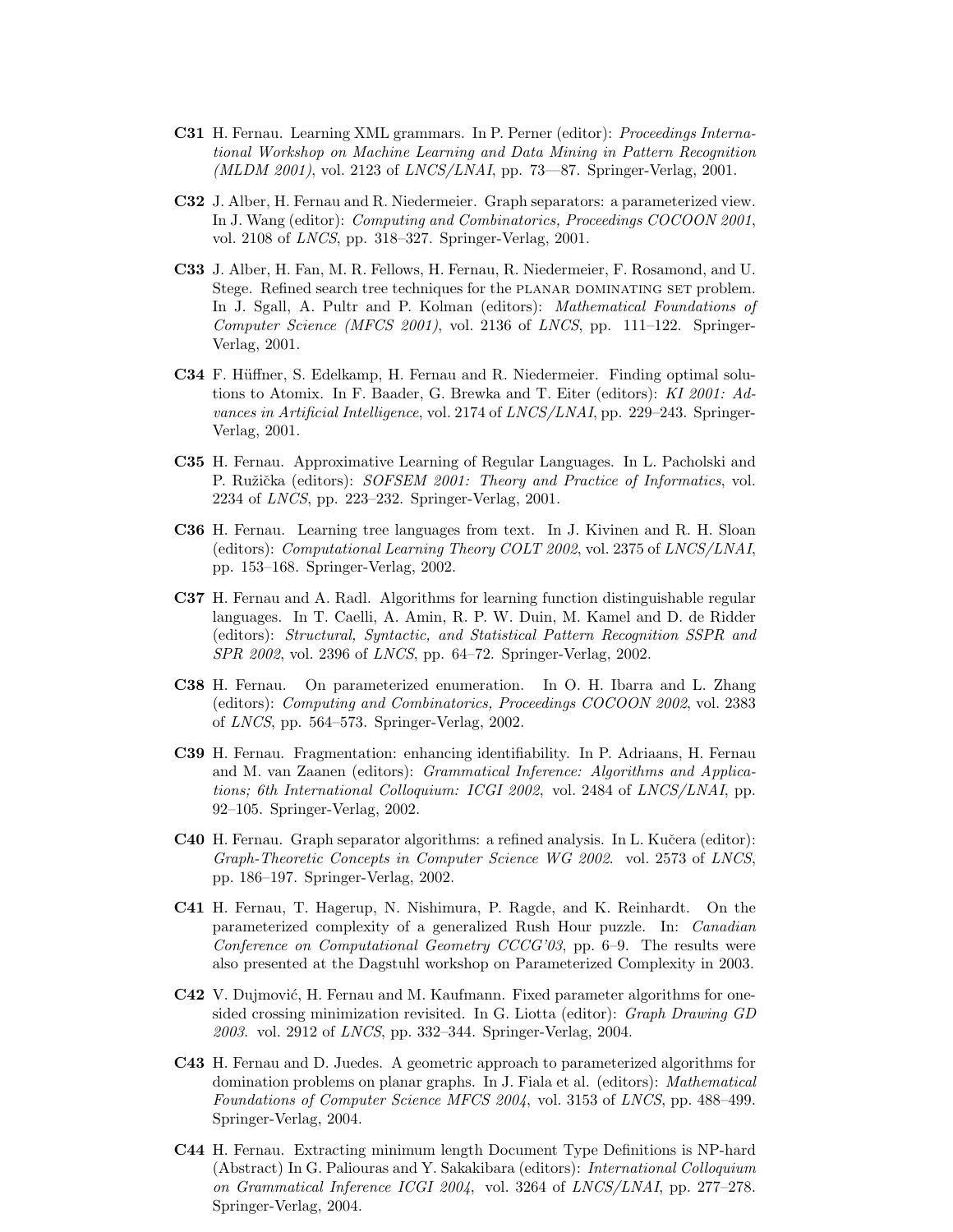- C45 B. Starkie and H. Fernau. The Boisdale Algorithm an induction method for a subclass of unification grammar from positive data. In G. Paliouras and Y. Sakakibara (editors): International Colloquium on Grammatical Inference ICGI  $2004$ , vol. 3264 of *LNCS/LNAI*, pp. 235–247. Springer-Verlag, 2004.
- C46 H. Fernau. Two-layer planarization: improving on parameterized algorithmics. In P. Vojtáš et. al. (editors): SOFSEM 2005: Theory and Practice of Computer Science, vol. 3381 of LNCS, pp. 137–146. Springer, 2005.
- C47 J. Chen, H. Fernau, I.A. Kanj and G. Xia. Parametric duality and kernelization: lower bounds and upper bounds on kernel size. In V. Diekert and B. Durand (editors): Symposium on Theoretical Aspects of Computer Science STACS 2005, vol. 3404 of LNCS, pp. 269–280. Berlin: Springer, 2005.
- C48 F. N. Abu-Khzam, H. Fernau and M. A. Langston. Asymptotically faster algorithms for the parameterized face cover problem. In H. Broersma, M. Johnson and S. Szeider (editors): Algorithms and Complexity in Durham ACiD 2005, vol. 4 of Texts in Algorithmics, pp. 43–58. King's College Publications, 2005.
- C49 H. Bordihn and H. Fernau. The degree of parallelism. In C. Mereghetti, B. Palano, G. Pighizzini and D. Wotschke (editors): Descriptional Complexity of Formal Systems 7th Workshop DCFS 2005, Universita di Milano, Dipartimento di Informatica e Comunicazione, Rapporto Tecnico 06-05, pp. 51–62, 2005.
- C50 H. Fernau, R. Freund, M. Oswald and K. Reinhardt. Refining the nonterminal complexity of graph-controlled grammars. In C. Mereghetti, B. Palano, G. Pighizzini and D. Wotschke (editors): Descriptional Complexity of Formal Systems 7th Workshop DCFS 2005, Universita di Milano, Dipartimento di Informatica e Comunicazione, Rapporto Tecnico 06-05, pp. 110–121, 2005.
- **C51** L. Branković and H. Fernau. Approximability of a  $\{0, 1\}$ -matrix problem. In J. Ryan, P. Manyem, M. Miller and K. A. Sugeng (editors): 16th Australasian Workshop on Combinatorial Algorithms AWOCA 2005, pp. 39–45. University of Ballarat, Australia, 2005.
- C52 H. Fernau. Algorithms for learning regular expressions. In S. Jain, H.-U. Simon and E. Tomita (editors): Algorithmic Learning Theory ALT 2005, vol. 3734 of LNCS/LNAI, pp. 297–311. Springer, 2005.
- C53 H. Fernau, M. Kaufmann and M. Poths. Comparing trees via crossing minimization. In R. Ramanujam and Sandeep Sen (editors): Foundations of Software Technology and Theoretical Computer Science FSTTCS 2005, vol. 3821 of LNCS, pp. 457–469. Springer, 2005.
- C54 H. Fernau. ROMAN DOMINATION: a parameterized perspective. In J. Stuller, J. Wiedermann, G. Tel, J. Pokorný and M. Bielikova (editors): Software Seminar SOFSEM 2006, vol. 3831 of LNCS, pp. 262–271. Springer, 2006.
- C55 F. Dehne, M. Fellows, H. Fernau, E. Prieto, and F. Rosamond. Nonblocker: parameterized algorithmics for MINIMUM DOMINATING SET. In J. Stuller, J. Wiedermann, G. Tel, J. Pokorný and M. Bielikova (editors): Software Seminar SOFSEM 2006, vol. 3831 of LNCS, pp. 237–245. Springer, 2006.
- C56 H. Fernau. Parameterized Algorithms for HITTING SET: the Weighted Case. In T. Calamoneri, I. Finocchi, and G. F. Italiano (editors): Conference on Algorithms and Complexity CIAC, vol. 3998 of LNCS, pp. 332–343. Springer, 2006.
- C57 H. Fernau. Edge dominating set: efficient enumeration-based exact algorithms. In H. L. Bodlaender and M. Langston (editors): *International Workshop on* Parameterized and Exact Computation IWPEC, vol. 4169 of LNCS, pp. 142–153. Springer, 2006.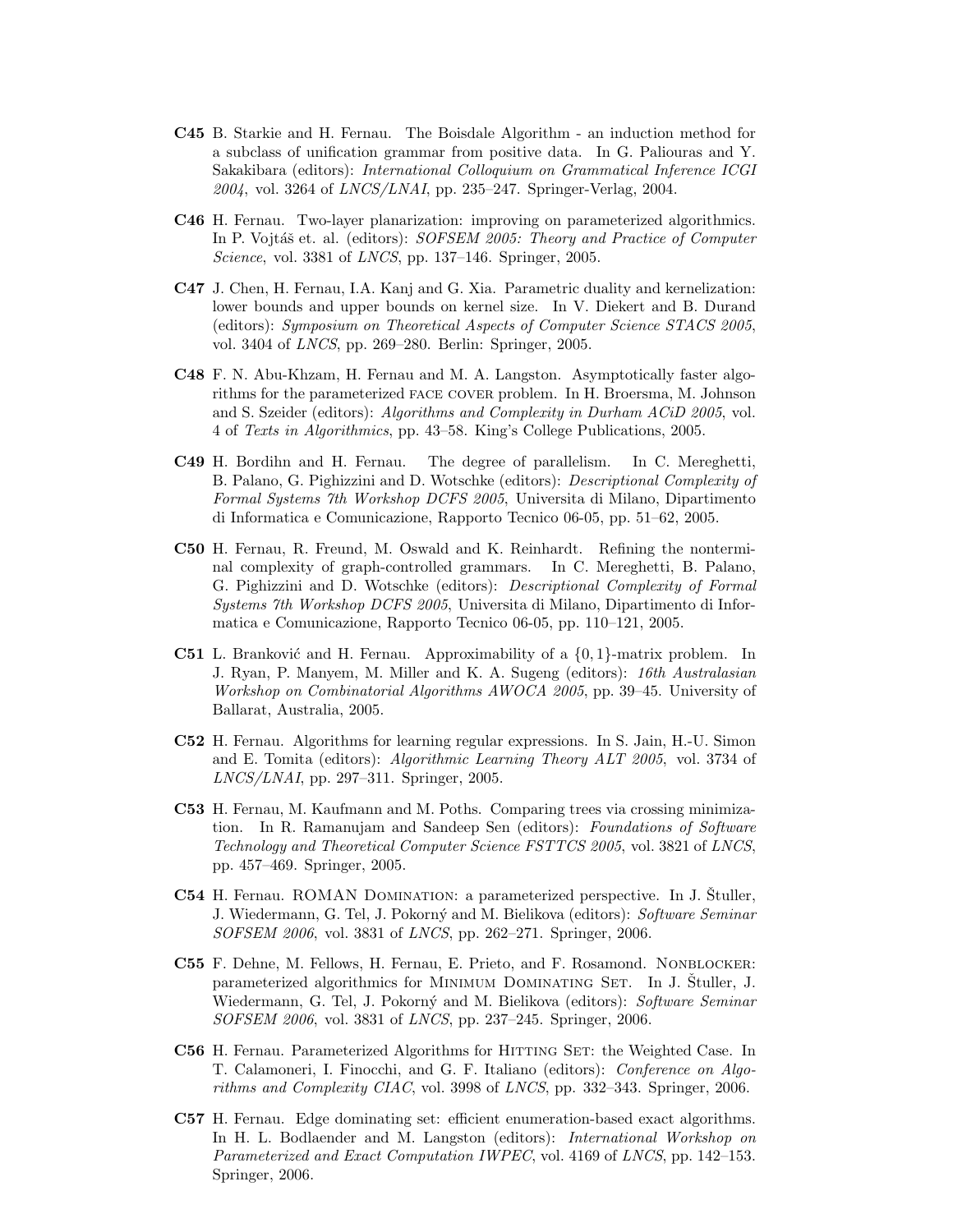- C58 F. Abu-Khzam and H. Fernau. Kernels: annotated, proper and induced. In H. L. Bodlaender and M. Langston (editors): International Workshop on Parameterized and Exact Computation IWPEC, vol. 4169 of LNCS, pp. 264–275. Springer, 2006.
- C59 H. Fernau and D. F. Manlove. Vertex and edge covers with clustering properties: complexity and algorithms. In H. Broersma, S. S. Dantchev, M. Johnson, and S. Szeider (editors): Algorithms and Complexity in Durham ACiD 2006, pp. 69– 84. King's College Publications, 2006.
- C60 H. Fernau and D. Raible. Alliances in graphs: a complexity-theoretic study. In J. van Leeuwen, G. F. Italiano. W. van der Hoek, C. Meinel, H. Sack, F. Plášil and M. Bieliková (editors): Software Seminar SOFSEM 2007, Proceedings Vol. II, pp. 61–70. Institute of Computer Science ASCR, Prag, 2007.
- C61 J. Dassow and H. Fernau. Comparison of some descriptional complexities of 0L systems obtained by a unifying approach. International Conference on Language and Automata Theory and Applications LATA 2007. Technical Report 35, Research Group on Mathematical Linguistics, Universitat Rovira i Virgili, Tarragona, pp. 249–260.
- C62 S. Gulan and H. Fernau. Local Elimination-Strategies in Finite Automata for Shorter Regular Expressions. In V. Geffert, J. Karhumäki, A. Bertoni, B. Preneel, P. Návrat and M. Bieliková (editors): Software Seminar SOFSEM 2008, Proceedings Vol. II, pp. 46–57. P.J. Safárik University, Košice, Slovakia, 2008.
- C63 D. Raible and H. Fernau. Exact Algorithms for Maximum Acyclic Subgraph on a Superclass of Cubic Graphs. In S. I. Nakano and M. S. Rahman (editors): Workshop on Algorithms and Complexity WALCOM 2008. vol. 4921 of LNCS, pp. 144–156. Berlin: Springer, 2008.
- **C64** H. Fernau, J. A. Rodríguez-Velázquez and J. M. Sigarreta. Global r-alliances and total domination. In: Proceedings of the 7th Cologne-Twente Workshop on Graphs and Combinatorial Optimization, pp. 98-101. Università degli Studi di Milano, 2008.
- C65 M. R. Fellows and H. Fernau. Facility location problems: A parameterized view. In R. Fleischer and J. Xu (editors): *Algorithmic Aspects in Information and* Management AAIM 2008, vol. 5034 of LNCS, pp. 188–199. Springer, 2008.
- C66 G. Bai and H. Fernau. Constraint bipartite vertex cover: Simpler exact algorithms and implementations. In F. P. Preparata, X. Wu, and J. Yin (editors): Frontiers in Algorithmics FAW, vol. 5059 of LNCS, pp. 67–78. Springer, 2008.
- C67 H. Fernau and D. Raible. A parameterized perspective on packing paths of length two. In B. Yang, D.-Z. Du, and C. An Wang (editor): Combinatorial *Optimization and Applications COCOA*, vol. 5165 of *LNCS*, pp. 54–63. Springer, 2008.
- C68 D. Raible and H. Fernau. A new upper bound for max-2-sat: A graph-theoretic approach. In E. Ochmanski and J. Tyszkiewicz (editors): Mathematical Foundations of Computer Science MFCS, vol. 5162 of LNCS, pp. 551–562. Springer, 2008.
- C69 S. Gulan and H. Fernau. An optimal construction of finite automata from regular expressions. In R. Hariharan, M. Mukund, and V Vinay (editors): IARCS Annual Conference on Foundations of Software Technology and Theoretical Computer Science (FSTTCS 2008), pages 211–222. Dagstuhl, Germany, 2008. Schloss Dagstuhl — Leibniz-Zentrum für Informatik, Germany.
- **C70** D. Raible and H. Fernau. Power domination in  $O^*(1.7548^n)$  using reference search trees. In S.-H. Hong, H. Nagamochi, and T. Fukunaga (editors): Algorithms and Computation, 19th International Symposium, ISAAC 2008, vol. 5369 of LNCS, pp. 136–147. Springer, 2008.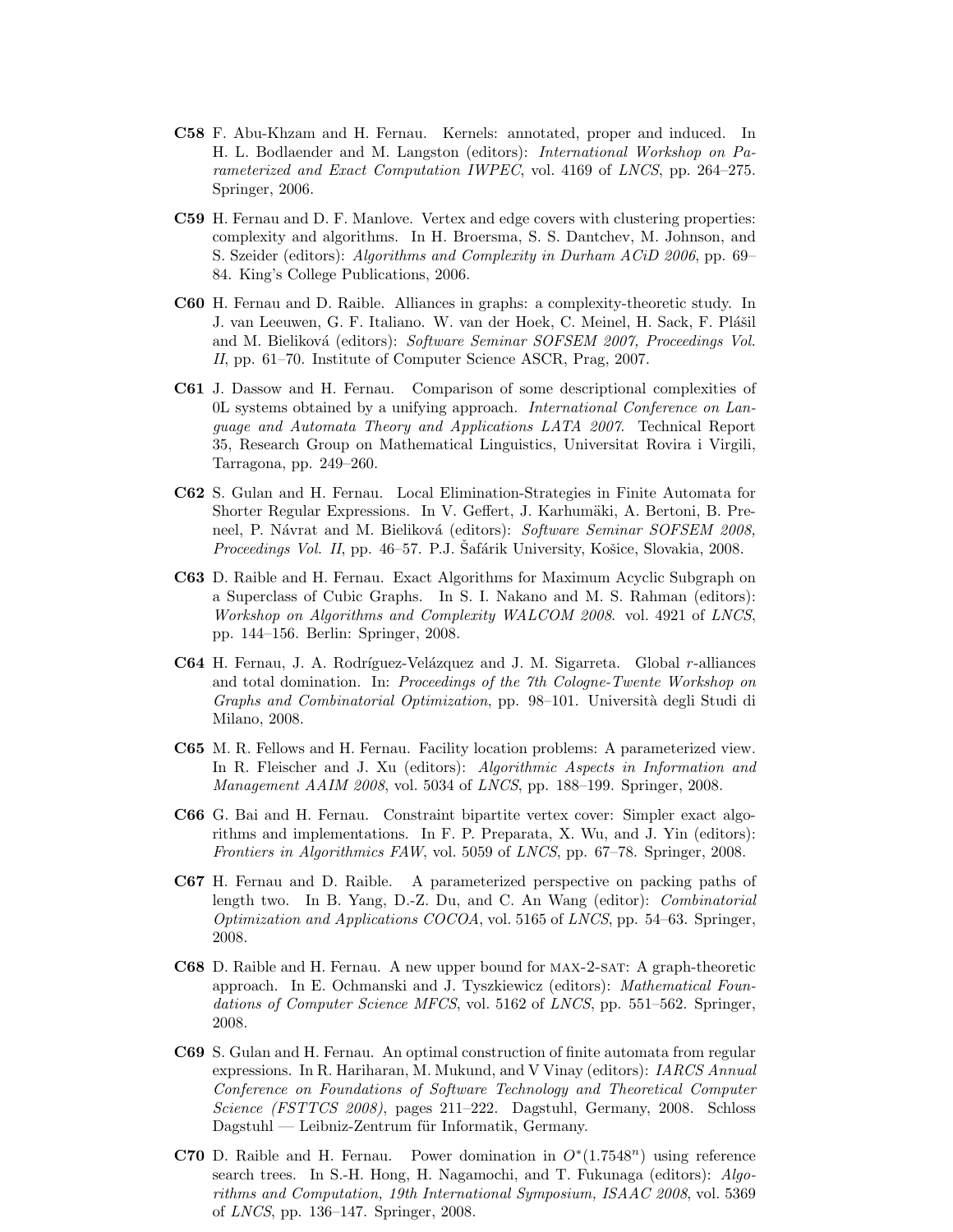- C71 H. Fernau, F. V. Fomin, D. Lokshtanov, D. Raible, S. Saurabh and Y. Villanger. Kernel(s) for problems with no kernel: on out-trees with many leaves. In S. Albers and J.-Y. Marion (editors): Symposium on Theoretical Aspects of Computer Science STACS, pp. 421–432. Schloss Dagstuhl — Leibniz-Zentrum für Informatik, Germany, 2009.
- C72 H. Fernau and D. Raible. Searching trees: an essay. In J. Chen and S. B. Cooper (editors): Theory and Applications of Models of Computation TAMC, vol. 5532 of LNCS, pp. 59–70. Springer, 2009.
- C73 H. Fernau, S. Gaspers, D. Kratsch, M. Liedloff, and D. Raible. Exact exponentialtime algorithms for finding bicliques in a graph. In S. Cafieri, A. Mucherino, G. Nannicini, F. Tarissan, and L. Liberti (editors): Cologne-Twente Workshop on Graphs and Combinatorial Optimization CTW, pp. 205–209, 2009.
- C74 H. Fernau and D. Raible. Packing paths: Recycling saves time. In S. Cafieri, A. Mucherino, G. Nannicini, F. Tarissan, and L. Liberti (editors): Cologne-Twente Workshop on Graphs and Combinatorial Optimization CTW, pp. 79–83, 2009.
- C75 G. Erdélyi, H. Fernau, J. Goldsmith, N. Mattei, D. Raible, and J. Rothe. The Complexity of Probabilistic Lobbying. In F. Rossi und A. Tsoukias (editors):  $In$ ternational Conference on Algorithmic Decision Theory ADT, vol. 5783 of LNCS, pp. 86–97. Springer, 2009.
- C76 H. Fernau, S. Gaspers and D. Raible. Exact and parameterized algorithms for Max Internal Spanning Tree. In C. Paul and M. Habib (editors): Workshop on Graph-Theoretic Concepts in Computer Science WG, vol. 5911 of LNCS, pp. 100–111. Springer, 2009.
- C77 H. Fernau, J. Kneis, D. Kratsch, A. Langer, M. Liedloff, D. Raible, and P. Rossmanith. An exact algorithm for the Maximum Leaf Spanning Tree problem. In J. Chen and F. V. Fomin (editors): International Workshop on Parameterized and Exact Computations IWPEC, vol. 5917 of LNCS, pp. 161–172. Springer, 2009.
- C78 D. Raible and H. Fernau. An Amortized Search Tree Analysis for k-Leaf Spanning Tree. In J. van Leeuwen, A. Muscholl, D. Peleg, J. Pokorný and B. Rumpe (editors): SOFSEM 2010: Theory and Practice of Computer Science, vol. 5901 of LNCS, pp. 672–684. Springer, 2010.
- C79 F. N. Abu-Khzam, H. Fernau, M. A. Langston, S. Lee-Cultura, and U. Stege. A fixed-parameter algorithm for string-to-string correction. In: Proceedings of the 16th Computing: the Australasian Theory Symposium CATS, vol. 109 of Conferences in Research and Practices in Information Technology CRPIT, pp. 31-37. Australian Computer Society ACS, 2010.
- C80 C. Costa Florˆencio and H. Fernau. Finding consistent categorial grammars of bounded value: a parameterized approach. In A.-H. Dediu, H. Fernau, and C. Martin-Vide (editors): Language and Automata Theory and Applications LATA, vol. 6031 of LNCS, pp. 202–213. Springer, 2010.
- C81 D. Binkele-Raible and H. Fernau. A faster exact algorithm for the directed maximum leaf spanning tree problem. In F. Ablayev and E. W. Mayr (editors): Computer Science in Russia CSR, vol. 6072 of LNCS, pp. 328–339. Springer, 2010.
- C82 D. Binkele-Raible, L. Brankovic, H. Fernau, J. Kneis, D. Kratsch, A. Langer, M. Liedloff, and P. Rossmanith. A parameterized route to exact puzzles: Breaking the  $2^n$ -barrier for irredundance. In T. Calamoneri and J. Díaz (editors): Algorithms and Complexity CIAC, vol. 6078 of LNCS, pp. 311–322. Springer, 2010.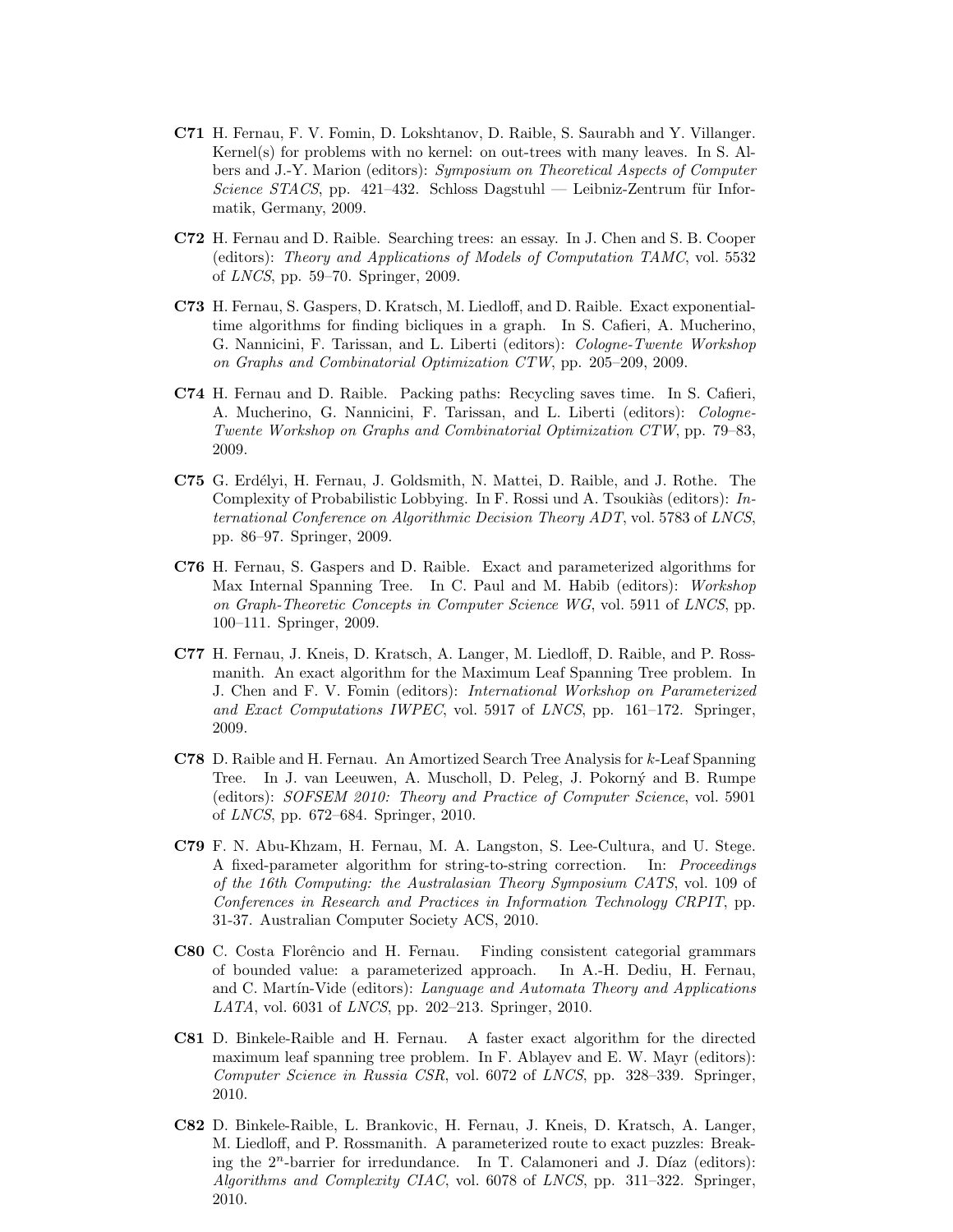- C83 H. Fernau, F. V. Fomin, G. Philip, and S. Saurabh. The curse of connectivity: t-total vertex (edge) cover. In M. T. Thai and S. Sahni (editors): Computing and Combinatorics Conference COCOON, vol. 6196 of LNCS, pp. 34–43. Springer, 2010.
- C84 C. Costa Florêncio and H. Fernau. Hölder norms and a hierarchy theorem for parameterized classes of CCG. In P. García and J. M. Sempere (editors): International Colloquium on Grammatical Inference ICGI, vol. 6339 of LNCS/LNAI, pp. 280–283. Springer, 2010.
- C85 L. Brankovic and H. Fernau. Combining two worlds: Parameterised approximation for vertex cover. In O. Cheong, K.-Y. Chwa, and K. Park (editors): Algorithms and Computation — 21st International Symposium, ISAAC 2010, Part I, vol. 6506 of LNCS, pp. 390–402. Springer, 2010.
- C86 D. Binkele-Raible and H. Fernau. Enumerate and measure, improving parameter budget management. In V. Raman and S. Saurabh (editors): Parameterized and Exact Computation IPEC, vol. 6478 of LNCS, pp. 38–49. Springer, 2010.
- C87 H. Fernau, F. V. Fomin, D. Lokshtanov, M. Mnich, G. Philip, and S. Saurabh. Ranking and drawing in subexponential time. In C. S. Iliopoulos and W. F. Smyth (editors): *Combinatorial Algorithms*  $-$  21st International Workshop, IWOCA 2010, vol. 6460 of LNCS, pp. 337–348. Springer, 2011.
- C88 S. Bermudo and H. Fernau. Computing the differential of a graph (abstract). In L. Adacher, M. Flamini, G. Leo, G. Nicosia, A. Pacifici, and V. Piccialli (editors): Cologne-Twente Workshop on Graphs and Combinatorial Optimization, CTW 2011, pp. 68–71, 2011.
- C89 L. Brankovic and H. Fernau. Parameterized approximation algorithms for Hitting Set. In R. Solis-Oba and G. Persiano (editors): Approximation and Online Algorithms: 9th International Workshop, WAOA 2011, vol. 7164 of LNCS, pp. 63–76. Springer, 2012.
- C90 J. Chen, H. Fernau, P. Shaw, J. Wang, and Z. Yang. Kernels for packing and covering problems (extended abstract). In J. Snoeyink, P. Lu, K. Su, and L. Wang (editors): Sixth International Frontiers of Algorithmics Workshop FAW and Eighth International Conference on Algorithmic Aspects of Information and Management AAIM, vol. 7285 of LNCS, pp. 199–211. Springer, 2012.
- C91 H. Fernau. Saving on Phases: Parameterized Approximation for TOTAL VERTEX Cover. In S. Arumugam and B. Smythm (editors): International Workshop on Combinatorial Algorithms IWOCA, vol. 7643 of LNCS, pp. 20–31. Springer, 2012.
- C92 J. Björklund, H. Fernau, and A. Kasprzik. MAT learning of universal automata. In A.-H. Dediu, C. Martín-Vide, and B. Truthe (editors): Language and Automata Theory and Applications, LATA, vol. 7810 of LNCS, pp. 141–152. Springer, 2013.
- C93 H. Fernau, P. Heggernes, and Y. Villanger. A multivariate analysis of some DFA problems. In A.-H. Dediu, C. Martín-Vide, and B. Truthe (editors): Language and Automata Theory and Applications, LATA, vol. 7810 of LNCS, pp. 275–286. Springer, 2013.
- C94 H. Fernau and M. L. Schmid. Pattern matching with variables: A multivariate complexity analysis (extended abstract). In J. Fischer and P. Sanders (editors): Combinatorial Pattern Matching, CPM, vol. 7922 of LNCS, pp. 83–94. Springer, 2013.
- C95 H. Fernau, R. Freund, S. Ivanov, M. L. Schmid, and K. G. Subramanian. Array insertion and deletion P systems. In G. Mauri, A. Dennunzio, L. Manzoni,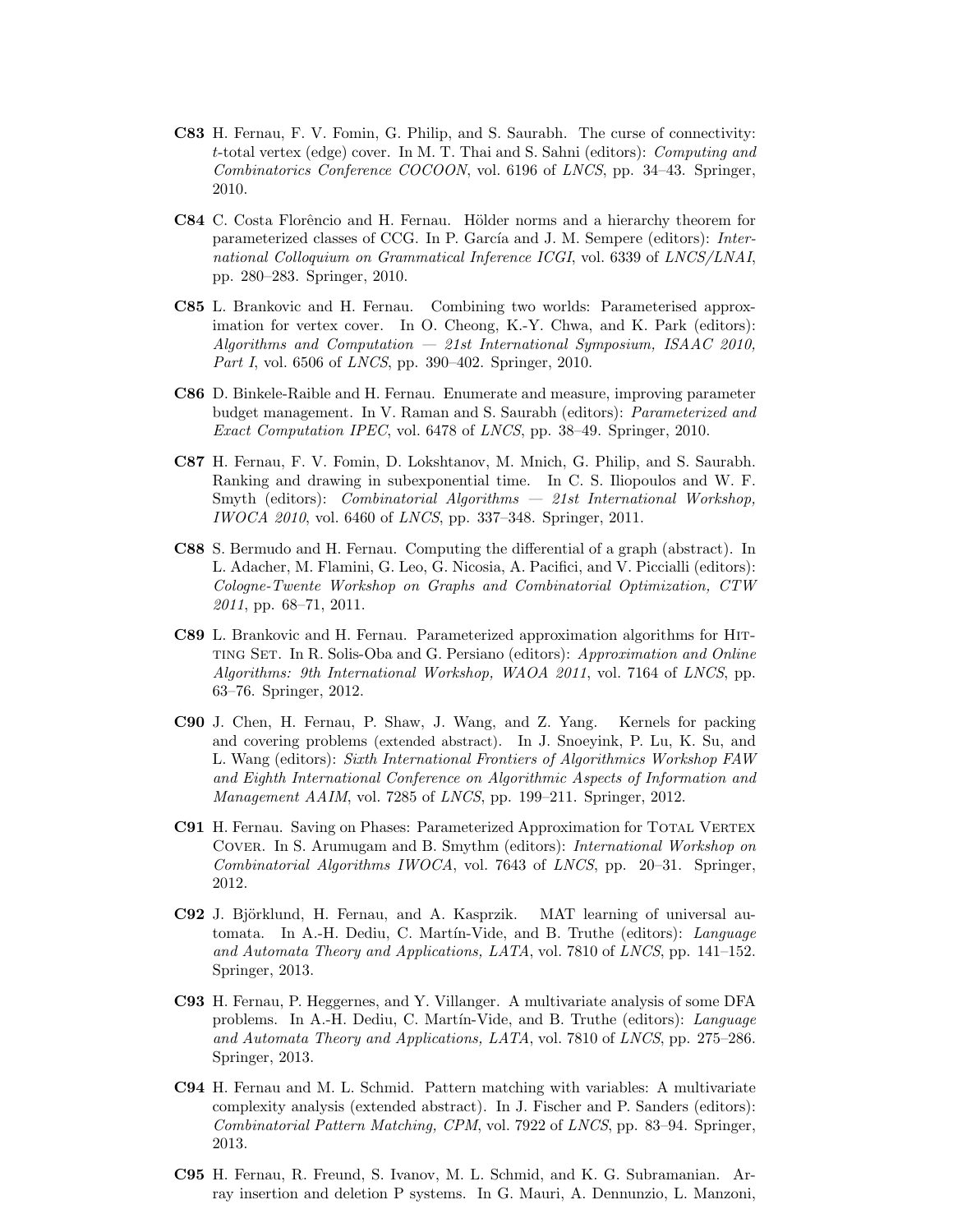and A. E. Porreca (editors): Unconventional Computation and Natural Computation  $-$  12th International Conference, UCNC, vol. 7956 of LNCS, pp. 67–78. Springer, 2013.

- C96 H. Fernau, M. L. Schmid, and K. G. Subramanian. Two-dimensional pattern languages. In S. Bensch, F. Drewes, R. Freund, and F. Otto (editors): Fifth Workshop on Non-Classical Models for Automata and Applications, NCMA, vol. 294 of books@ocg.at, pp. 117–132. Osterreichische Computer Gesellschaft, 2013. ¨
- C97 H. Fernau and M. Paramasivan. Formal language questions for Eulerian trails. In T. Neary and M. Cook (editors): *Machines, Computations and Universal*ity, MCU, vol. 128 of Electronic Proceedings in Theoretical Computer Science EPTCS, pp. 25–26. Open Publishing Association, 2013.
- C98 H. Fernau, M. L. Schmid, and Y. Villanger. On the parameterised complexity of string morphism problems. In A. Seth and N. K. Vishnoi (editors): IARCS Annual Conference on Foundations of Software Technology and Theoretical Computer Science (FSTTCS 2013), vol. 24 of LIPIcs, pp. 55–66. Schloss Dagstuhl– Leibniz-Zentrum für Informatik, 2013.
- C99 H. Fernau and J. A. Rodríguez-Velázquez. Notions of metric dimension of corona products: combinatorial and computational results. In E. Hirsch et al. (editors): Computer Science in Russia, CSR, vol. 8476 of LNCS, pp. 153–166. Springer, 2014.
- C100 H. Fernau, R. Freund, and M. Holzer. Cooperating distributed grammar systems of finite index working in hybrid modes. In  $Z$ . Esik and  $Z$ . Fülöp (editors): Proceedings 14th International Conference on Automata and Formal Languages, AFL, vol. 151 of EPTCS, pp. 246–260. Open Publishing Association, 2014.
- C101 M. Gobbert and H. Fernau. Latrunculi on the complexity of Roman chess. In S. Bensch, R. Freund, and F. Otto (editors): Sixth Workshop on Non-Classical Models for Automata and Applications, NCMA, vol. 304 of books@ocg.at, pp. 115–130. Osterreichische Computer Gesellschaft, 2014. ¨
- C102 F. Abu-Khzam, C. Bazgan, M. Chopin, and H. Fernau. Approximation Algorithms Inspired by Kernelization Methods. In H.-K. Ahn and C.-S. Shin (editors): Algorithms and Computation  $-$  25th International Symposium, ISAAC 2014, vol. 8889 of LNCS, pp. 479–490. Springer, 2014.
- C103 H. Fernau, F. Manea, R. Merca¸s, and M. L. Schmid. Pattern Matching with Variables: Fast Algorithms and New Hardness Results. In E. W. Mayr and N. Ollinger (editors): 32nd International Symposium on Theoretical Aspects of Computer Science, STACS, vol. 30 of LIPIcs, pp. 302–315. Schloss Dagstuhl– Leibniz-Zentrum für Informatik, 2015.
- C104 H. Fernau, A. L´opez-Ortiz, J. Romero. Kernelization Algorithms for Packing Problems Allowing Overlaps. In R. Jain, S. Jain and F. Stephan (editors): Theory and Applications of Models of Computation - 12th Annual Conference, TAMC, vol. 9076 of LNCS, pp. 415–427. Springer, 2015.
- C105 H. Fernau, M. Paramasivan and M. L. Schmid. Jumping Finite Automata: Characterizations and Complexity. In F. Drewes (editor): Implementation and Application of Automata - 20th International Conference, CIAA, vol. 9223 of LNCS, pp. 89–101. Springer, 2015.
- C106 H. Fernau, R. Freund, R. Siromoney and K. G. Subramanian. Non-isometric Contextual Array Grammars with Regular Control and Local Selectors. In J. Durand-Lose and B. Nagy (editors): Machines, Computations, and Universality MCU, vol. 9288 of LNCS, pp. 61–78. Springer, 2015.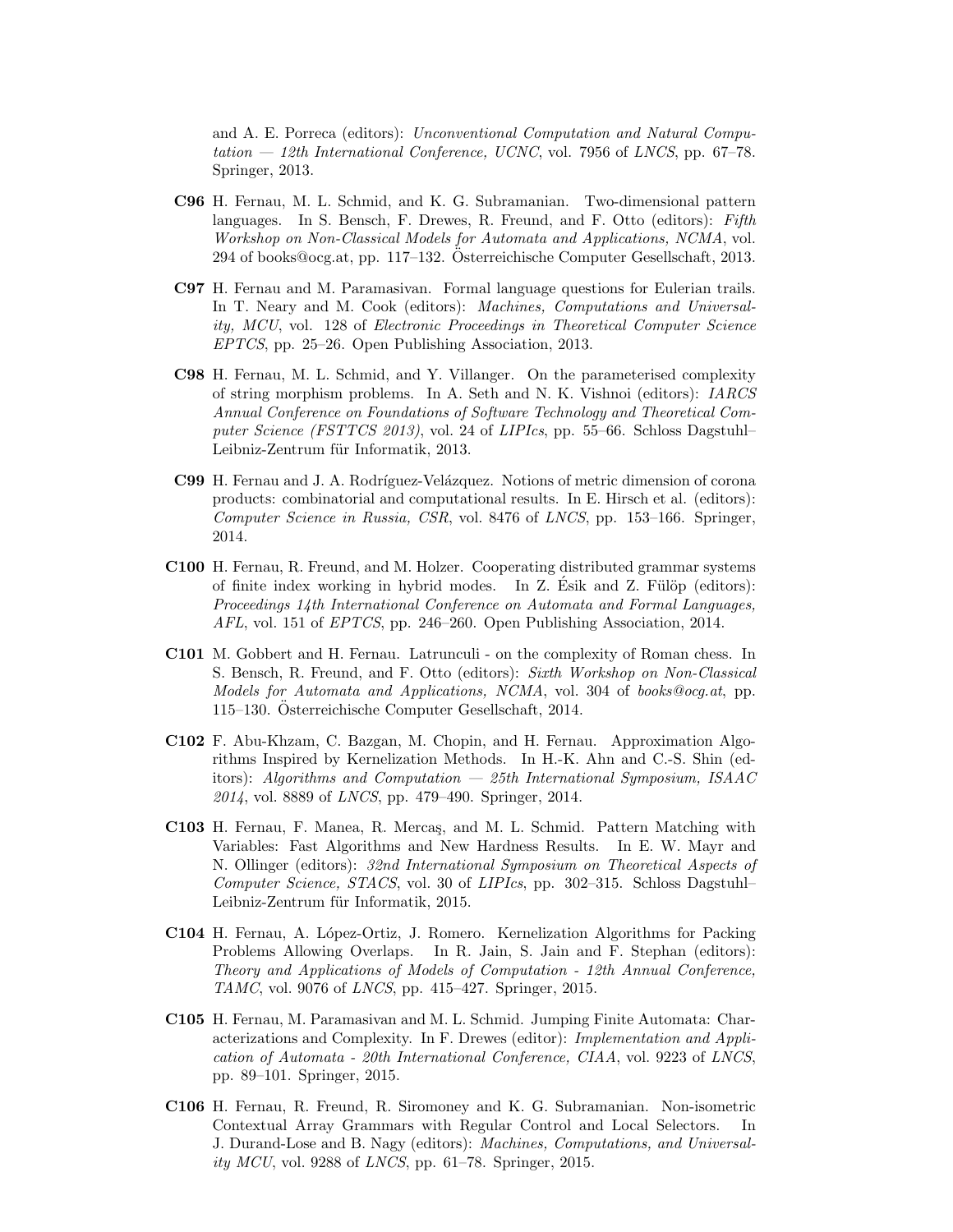- C107 H. Fernau, M. Paramasivan, M. L. Schmid, and D. G. Thomas. Scanning Pictures The Boustrophedon Way. In R. P. Barneva, B. B. Bhattacharya and V. E. Brimkov (editors): International Workshop on Combinatorial Image Analysis, IWCIA, vol. 9448 of LNCS, pp. 202–216. Springer, 2015.
- C108 C. Bazgan, L. Brankovic, K. Casel, and H. Fernau. On the Complexity Landscape of the Domination Chain. In S. Govindarajan and A. Maheshwari (editors): Algorithms and Discrete Applied Mathematics - CALDAM, vol. 9602 of LNCS, pp. 61–72. Springer, 2016.
- C109 H. Fernau, R. Freund, R. Siromoney and K. G Subramanian. Contextual Array Grammars with Matrix and Regular Control. In C. Câmpeanu, F. Manea and J. O. Shallit (editors): Descriptional Complexity of Formal Systems, 18th International Conference, DCFS, vol. 9777 of LNCS, pp. 98–110. Springer, 2016.
- C110 H. Fernau, L. Kuppusamy and I. Raman. Descriptional Complexity of Graph-Controlled Insertion-Deletion Systems. In C. Câmpeanu, F. Manea and J. O. Shallit (editors): Descriptional Complexity of Formal Systems, 18th International Conference, DCFS, vol. 9777 of LNCS, pp. 111–125. Springer, 2016.
- C111 K. Casel, H. Fernau, S. Gaspers, B. Gras and M. L. Schmid. On the Complexity of Grammar-Based Compression over Fixed Alphabets. In I. Chatzigiannakis, M. Mitzenmacher, Y. Rabani and D. Sangiorgi (editors): International Colloquium on Automata, Languages and Programming, ICALP, vol. 55 of LIPIcs. Schloss Dagstuhl–Leibniz-Zentrum für Informatik, pp. 122:1–122:14, 2016.
- C112 C. Bazgan, L. Brankovic, K. Casel, H. Fernau, K. Jansen, K.-M. Klein, M. Lampis, M. Liedloff, J. Monnot and V. Th. Paschos. Algorithmic Aspects of Upper Domination: A Parameterised Perspective. In R. Dondi, G. Fertin and G. Mauri (editors): Algorithmic Aspects in Information and Management - 11th International Conference, AAIM, vol. 9778 of LNCS, pp. 113–124. Springer, 2016.
- C113 H. Fernau and A. Krebs. Problems on Finite Automata and the Exponential Time Hypothesis. In Y.-S. Han and K. Salomaa (editors): 21st International Conference on Implementation and Application of Automata, CIAA, vol. 9705 of LNCS, pp. 89–100. Springer, 2016.
- C114 H. Fernau, L. Kuppusamy and I. Raman. Generative Power of Matrix Insertiondeletion Systems with Context-free Insertion or Deletion. In M. Amos and A. Condon (editors): Unconventional Computation and Natural Computation — 15th International Conference, UCNC, vol. 9726 of LNCS, pp. 35–48. Springer, 2016.
- C115 C. Bazgan, L. Brankovic, K. Casel, H. Fernau, K. Jansen, K.-M. Klein, M. Lampis, M. Liedloff, J. Monnot and V. Th. Paschos. Upper Domination: Complexity and Approximation. In V. Mäkinen, S. J. Puglisi and L. Salmela (editors): Combinatorial Algorithms — 27th International Workshop, IWOCA 2016, vol. 9843 of LNCS, pp. 241–252. Springer, 2016.
- C116 H. Fernau, M. Paramasivan and D. G. Thomas. Regular Array Grammars and Boustrophedon Finite Automata. H. Bordihn, R. Freund, B. Nagy and Gy. Vaszil (editors): Eighth Workshop on Non-Classical Models of Automata and Applications (NCMA 2016); Short Papers, pp. 55–63.
- C117 F. Abu-Khzam, C. Bazgan, K. Casel and H. Fernau. Building Clusters with Lower-bounded Sizes. In P. Eades and S.-H. Hong (editors): *International* Symposium on Algorithms and Computation, ISAAC, vol. 64 of LIPIcs. Schloss Dagstuhl–Leibniz-Zentrum für Informatik, pp. 4:1–4:13, 2016.
- C118 H. Fernau, M. Paramasivan and D. G. Thomas. Picture Scanning Automata. In R. P. Barneva, V. E. Brimkov and J. M. R. S. Tavares (editors): International Symposium Computational Modeling of Objects Presented in Images, CompImage, vol. 10149 of LNCS, pp. 132–147. Springer, 2017.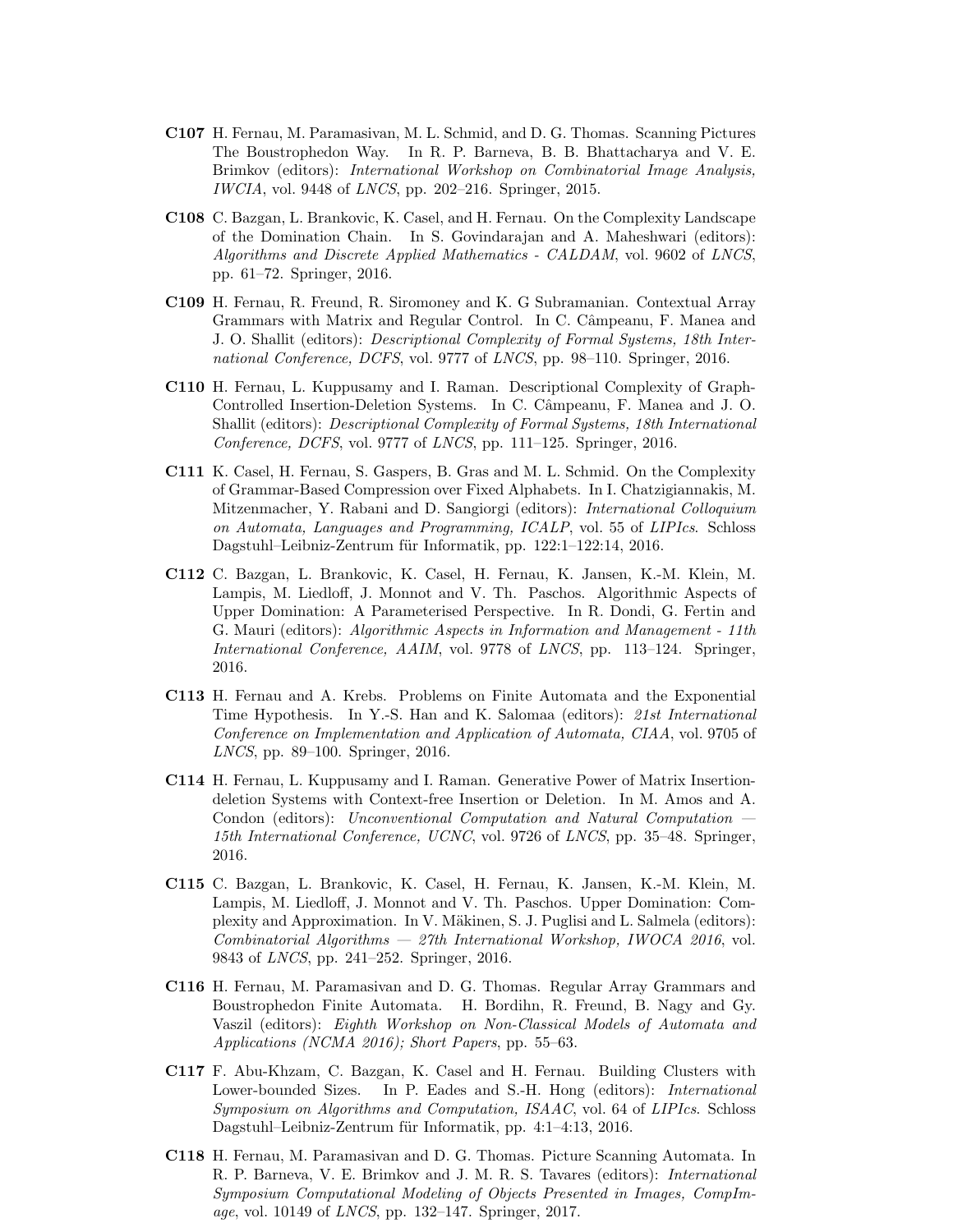- C119 S. J. Immanuel, D. G. Thomas, H. Fernau, A. Nagar and R. Thamburaj. Two-Dimensional Input-Revolving Automata. In R. P. Barneva, V. E. Brimkov and J. M. R. S. Tavares (editors): International Symposium Computational Modeling of Objects Presented in Images, CompImage, vol. 10149 of LNCS, pp. 148–164. Springer, 2017.
- C120 H. Fernau and L. Kuppusamy. Parikh Images of Matrix Ins-del Systems. In T. V. Gopal, G. Jäger and S. Steila (editors): 13th and 14th Annual Conference on Theory and Applications of Models of Computation, TAMC, vol. 10185 of LNCS, pp. 201–215. Springer, 2017.
- C121 H. Fernau, L. Kuppusamy and S. Verlan. Universal Matrix Insertion Grammars with Small Size. In M.J. Patitz and M. Stannett (editors): *Unconventional Com*putation and Natural Computation  $-16$ th International Conference, UCNC, vol. 10240 of LNCS, pp. 182–193. Springer, 2017.
- C122 H. Fernau, L. Kuppusamy and I. Raman. Computational Completeness of Path-Structured Graph-Controlled Insertion-Deletion Systems. In A. Carayol and C. Nicaud (editors): 22nd International Conference on Implementation and Application of Automata, CIAA, vol. 10329 of LNCS, pp. 182–193. Springer, 2017.
- C123 H. Fernau, L. Kuppusamy and I. Raman. Graph-Controlled Insertion-Deletion Systems Generating Language Classes Beyond Linearity. In G. Pighizzini and C. Câmpeanu (editors): Descriptional Complexity of Formal Systems, 18th International Conference, DCFS, vol. 10316 of LNCS, pp. 128–139. Springer, 2017.
- C124 H. Fernau, M. Kutrib and M. Wendlandt. Self-verifying pushdown automata. In R. Freund, F. Mráz, and D. Průša (editors): Ninth Workshop on Non-Classical Models of Automata and Applications, NCMA, vol. 329 of books@ocg.at, pp. 103–117. Osterreichische Computer Gesellschaft, 2017. ¨
- C125 H. Fernau, M. Paramasivan and D. G. Thomas. Regular grammars for array languages. In R. Freund, F. Mráz, and D. Průša (editors): Ninth Workshop on Non-Classical Models of Automata and Applications, NCMA, vol. 329 of books@ocg.at, pp. 119–134. Osterreichische Computer Gesellschaft, 2017.
- C126 K. Casel, H. Fernau, A. Grigoriev, M. L. Schmid, and S. Whitesides. Combinatorial properties and recognition of unit square visibility graphs. In K. G. Larsen, H. L. Bodlaender, and J.-F. Raskin (editors): 42nd International Symposium on Mathematical Foundations of Computer Science (MFCS 2017), vol. 83 of LIPIcs, pp. 30:1–30:15. Schloss Dagstuhl–Leibniz-Zentrum für Informatik, 2017.
- C127 H. Fernau, L. Kuppusamy, and I. Raman. Computational completeness of simple semi-conditional insertion-deletion systems. In S. Stepney and S. Verlan (editors): Unconventional Computation and Natural Computation, UCNC, vol. 10867 of LNCS, pp. 86–100. Springer, 2018.
- C128 H. Fernau, L. Kuppusamy, R. O. Oladele, and I. Raman. Minimizing rules and nonterminals in semi-conditional grammars: Non-trivial for the simple case. In J. Durand-Lose and S. Verlan (editors): Machines, Computations, and Universality, MCU, vol. 10881 of LNCS, pp. 88–104. Springer, 2018.
- C129 H. Fernau, T. Fluschnik, D. Hermelin, A. Krebs, H. Molter, and R. Niedermeier. Diminishable parameterized problems and strict polynomial kernelization. In F. Manea, R. G. Miller, and D. Nowotka (editors): Sailing Routes in the World of Computation, 14th Conference on Computability in Europe, CiE, vol. 10936 of LNCS, pp. 161–171. Springer, 2018.
- C130 H. Fernau, L. Kuppusamy, and R. O. Oladele. New nonterminal complexity results for semi-conditional grammars. In F. Manea, R. G. Miller, and D. Nowotka (editors): Sailing Routes in the World of Computation, 14th Conference on Computability in Europe, CiE, vol. 10936 of LNCS, pp. 172–182. Springer, 2018.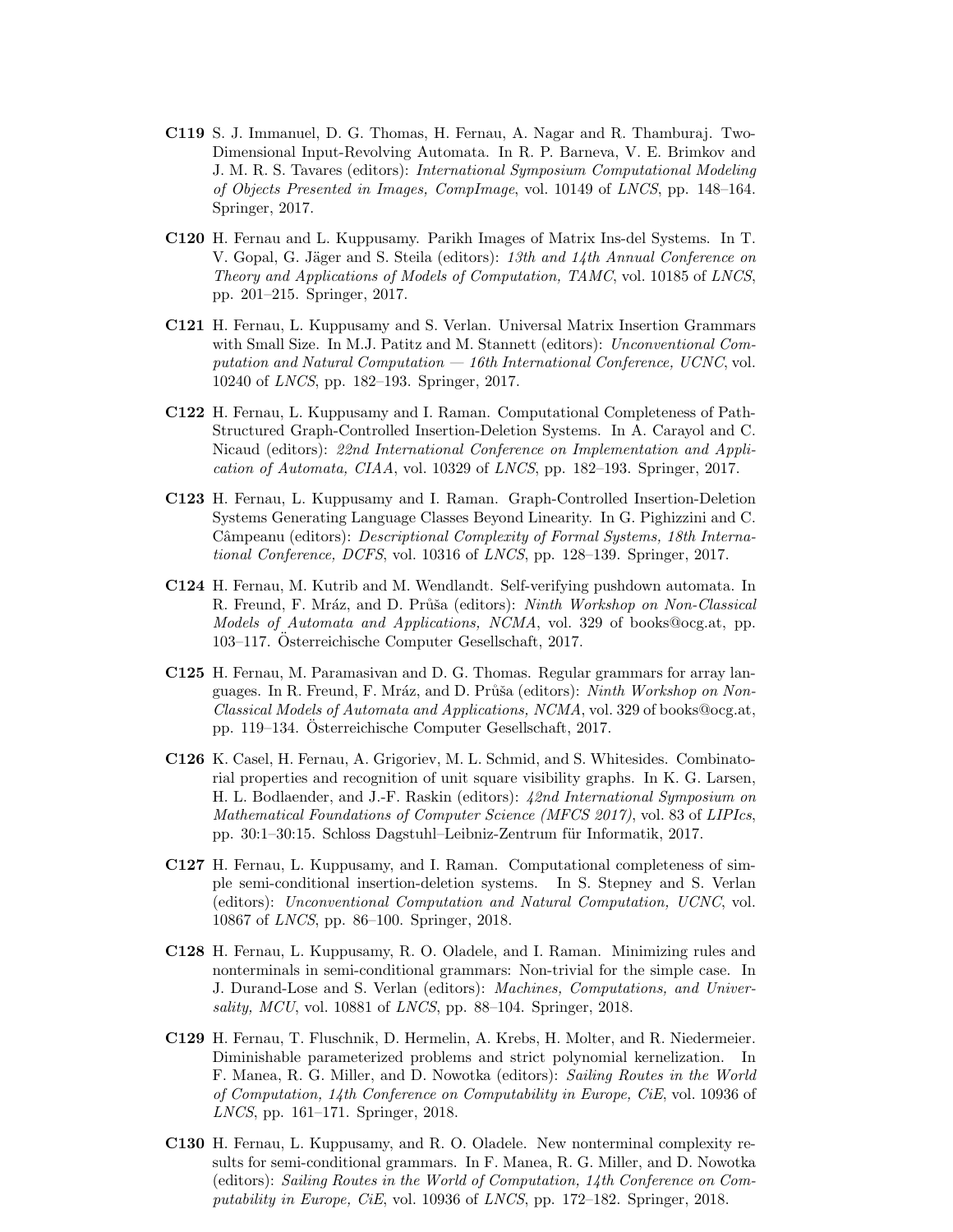- C131 H. Fernau, L. Kuppusamy, and I. Raman. On Matrix Ins-Del Systems of Small Sum-Norm. In B. Catania, R. Královič, J. Nawrocki, and G. Pighizzini (editors): SOFSEM: Theory and Practice of Computer Science, volume 11376 of LNCS, pp. 192–205. Springer, 2019.
- C132 H. Fernau, L. Kuppusamy, R. O. Oladele and I. Raman. Improved Descriptional Complexity Results on Generalized Forbidding Grammars. In S. P. Pal and A. Vijayakumar (editors): 5th Annual International Conference on Algorithms and Discrete Applied Mathematics, CALDAM, vol. 11394 of LNCS, pp. 174–188. Springer, 2019.
- C133 K. Casel, H. Fernau, M. Khosravian Ghadikolaei, J. Monnot, and F. Sikora. Extension of vertex cover and independent set in some classes of graphs In P. Heggernes (editor): 11th International Conference on Algorithms and Complexity, CIAC, vol. 11485 of LNCS, pp. 124–136. Springer, 2019.
- C134 J. Bruchertseifer and H. Fernau. Synchronizing series-parallel automata with loops. In R. Freund, M. Holzer, and J. M. Sempere (editors): Eleventh Workshop on Non-Classical Models of Automata and Applications, NCMA, pp. 63–78. Osterreichische Computer Gesellschaft, 2019. ¨
- C135 H. Fernau, L. Kuppusamy and I. Raman. Descriptional Complexity of Matrix Simple Semi-Conditional Grammars. In M. Hospodár, G. Jirásková and S. Konstantinidis (editors): Descriptional Complexity of Formal Systems, 18th International Conference, DCFS, vol. 11612 of LNCS, pp. 111–123. Springer, 2019.
- C136 H. Fernau and M. Vu. Regulated Tree Automata. In M. Hospodár, G. Jirásková and S. Konstantinidis (editors): Descriptional Complexity of Formal Systems, 18th International Conference, DCFS, vol. 11612 of LNCS, pp. 124–136. Springer, 2019.
- C137 H. Fernau and U. Stege. Profit parameterizations of dominating set. In D.-Z. Du, L. Li, X. Sun, and J. Zhang (editors): Algorithmic Aspects in Information and Management - 13th International Conference, AAIM, vol. 11640 of LNCS, pp. 108–120. Springer, 2019.
- C138 K. Casel, H. Fernau, M. Khosravian Ghadikolaei, J. Monnot, and F. Sikora. Extension of some edge graph problems: Standard and parameterized complexity. In L. A. Gasieniec, J. Jansson, and C. Levcopoulos (editors): Fundamentals of Computation Theory - 22nd International Symposium, FCT, vol. 11651 of LNCS, pp. 185–200. Springer, 2019.
- C139 H. Fernau, V. V. Gusev, S. Hoffmann, M. Holzer, M. V. Volkov, and P. Wolf. Computational complexity of synchronization under regular constraints. In P. Rossmanith, P. Heggernes, and J.-P. Katoen (editors): 44th International Symposium on Mathematical Foundations of Computer Science, MFCS, vol. 138 of  $LIPIcs$ , pp. 63:1–63:14. Schloss Dagstuhl–Leibniz-Zentrum für Informatik, 2019.

Moreover, I had over hundred talks and papers at national and international workshops and colloquia. I am happy to provide details on request.

### Theses

- H. Fernau and D. Krafzig. Spezielle Graphenabbildungen. (Special Graph Mappings, in German) Studienarbeit, TU Braunschweig, 1988.
- H. Fernau. Verallgemeinerungen k-limitierter Lindenmayer-Systeme. (Generalization of k-limited Lindenmayer Systems, in German) Diplomarbeit (Master Thesis), TU Braunschweig, Braunschweig, July 1989.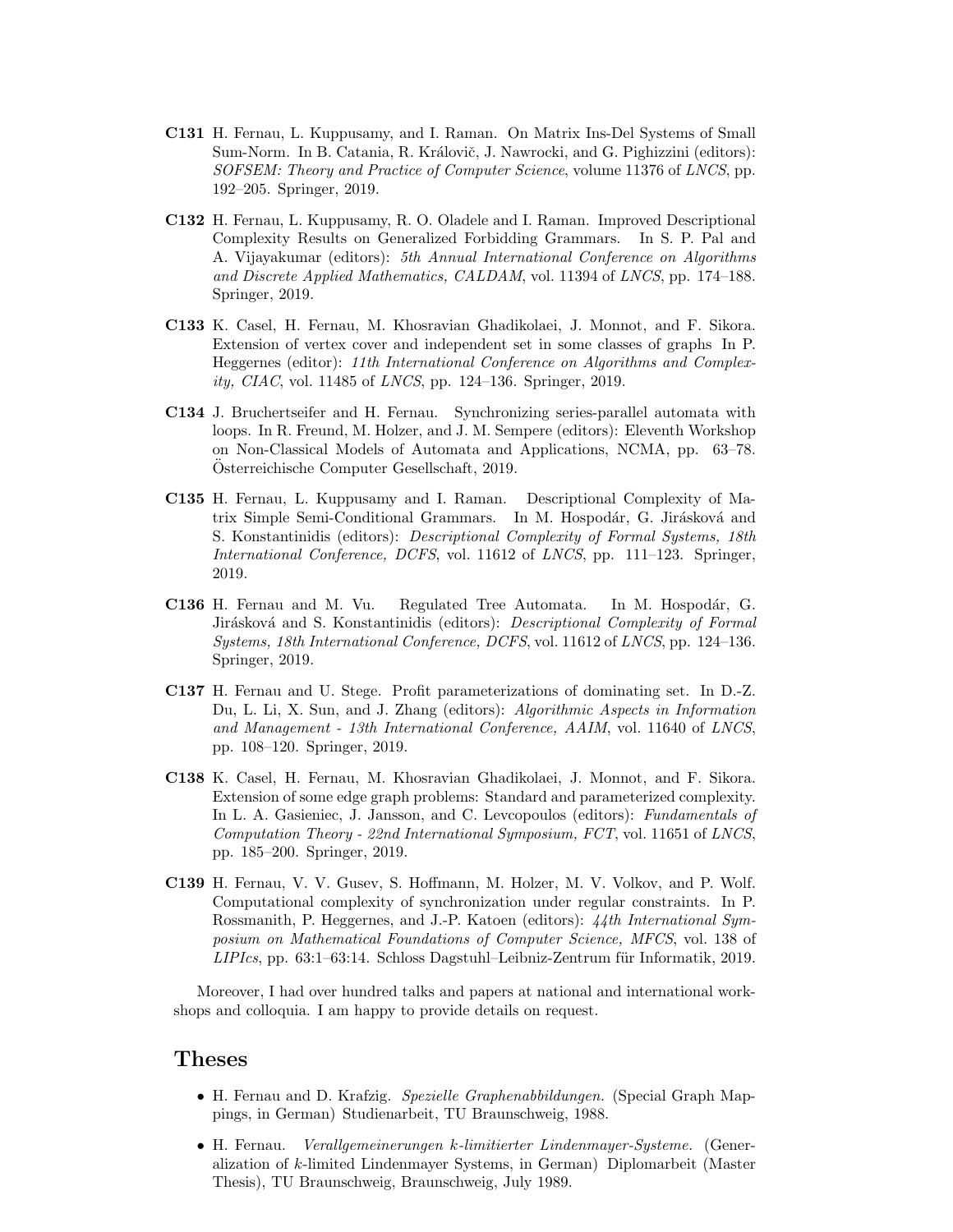- H. Fernau. Varianten Iterierter Funktionensysteme und Methoden der Formalen Sprachen. (Variants of Iterated Function Systems and Formal Language Methods, in German) Dissertation (PhD Thesis), Universität Karlsruhe (TH), February 1993.
- H. Fernau. Parameterized Algorithmics: A Graph-Theoretic Approach. Habilitationsschrift, Universität Tübingen, November 2005.

Moreover, I am author or coauthor of more than one hundred Technical Reports.